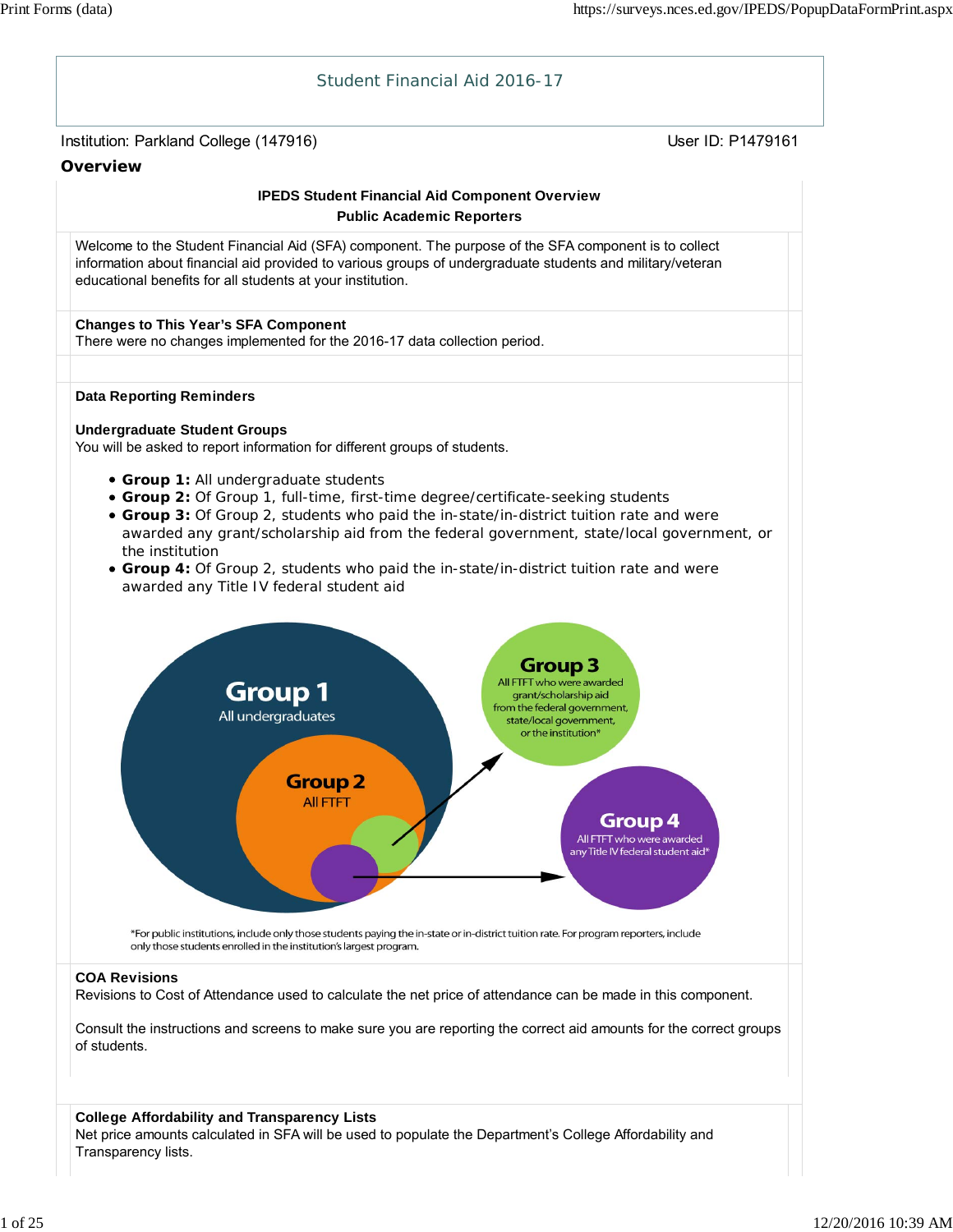# **Interactive Edits and Error Messages**

SFA contains interactive edits that will check for blank fields, invalid values, or values that fall outside expected ranges. Some error messages will require you to confirm or explain the values that you entered. Some error messages are fatal and will require you to contact the IPEDS Help Desk at 1-877-225-2568 for resolution.

#### **Context Boxes**

You will find optional text boxes throughout SFA. Context boxes allow you to provide more information about the data you enter. Some of these context boxes may be made available to the public on College Navigator, so make sure that the information you enter can be understood easily by students, parents, and the general public.

#### **Resources**

To download the survey materials for this component: Survey Materials

To access your prior year data submission for this component: Reported Data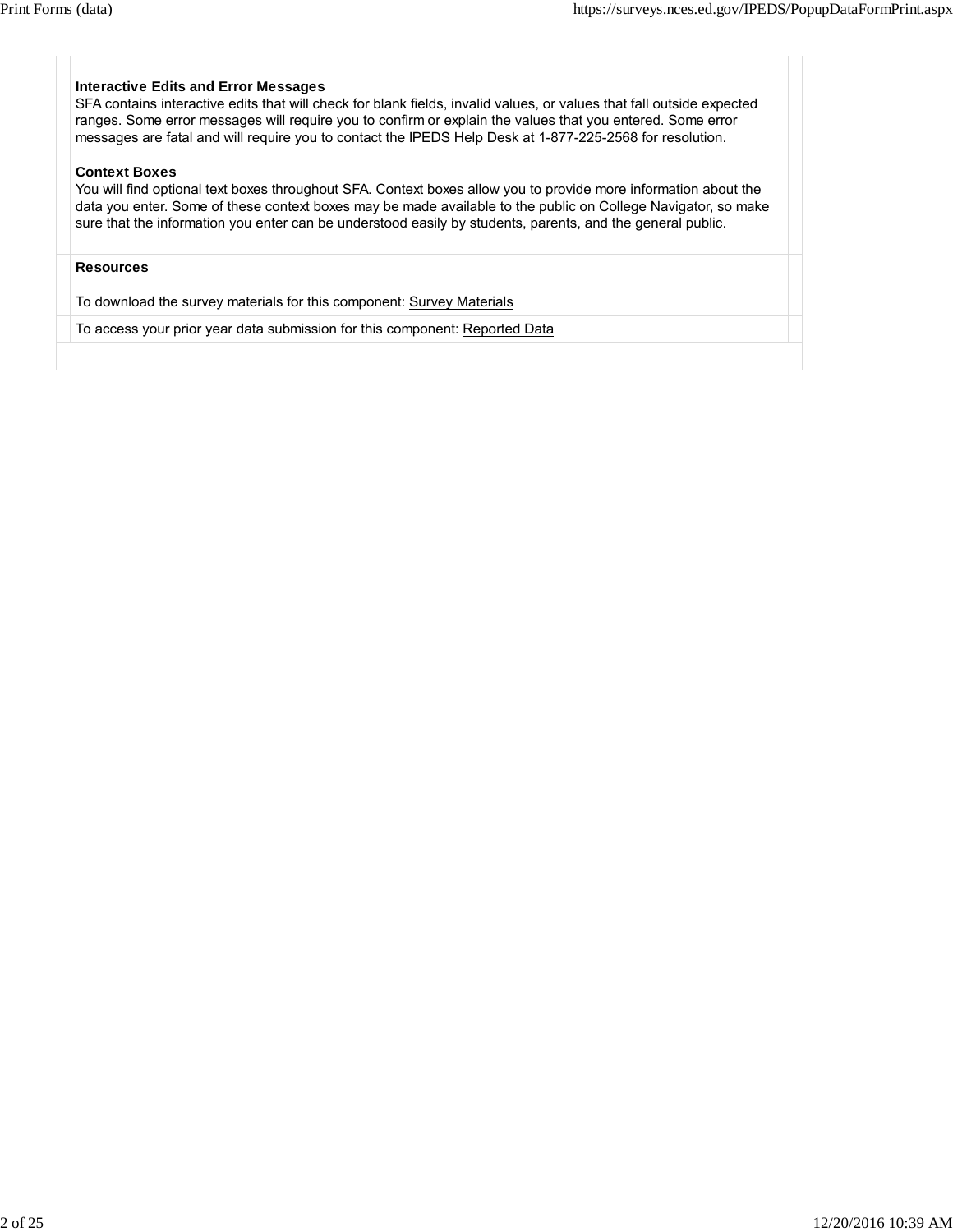|    | Institution: Parkland College (147916)<br>Section 1: Part A |                                                                                                                                                                                                                                                                            |                       | User ID: P1479161                               |  |  |  |
|----|-------------------------------------------------------------|----------------------------------------------------------------------------------------------------------------------------------------------------------------------------------------------------------------------------------------------------------------------------|-----------------------|-------------------------------------------------|--|--|--|
|    | <b>Part A - Establish Your Groups</b>                       |                                                                                                                                                                                                                                                                            |                       |                                                 |  |  |  |
|    |                                                             | Part A establishes the number of students in various groups. Note that the numbers on this screen will be carried<br>forward to other parts of the Student Financial Aid component.<br>In the fields below, report the number of students in each of the following groups. |                       |                                                 |  |  |  |
|    |                                                             |                                                                                                                                                                                                                                                                            | <b>B</b> Fall<br>2015 | <b>YOUR</b><br><b>PRIOR</b><br><b>YEAR DATA</b> |  |  |  |
|    |                                                             |                                                                                                                                                                                                                                                                            |                       | <b>Fall 2014</b>                                |  |  |  |
| 01 | Group 1                                                     | All undergraduate students                                                                                                                                                                                                                                                 | 8,147                 | 8,443                                           |  |  |  |
| 02 | Group <sub>2</sub>                                          | Of those in Group 1, those who are full-time, first-time degree/certificate-seeking                                                                                                                                                                                        | 764                   | 857                                             |  |  |  |
|    | 02a                                                         | Of those in Group 2, those who were awarded any Federal Work Study, loans to<br>students, or grant or scholarship aid from the federal government, state/local<br>government, the institution, or other sources known to the institution                                   | 545                   | 623                                             |  |  |  |
|    | 02 <sub>b</sub>                                             | Of those in Group 2, those who were awarded any loans to students or grant or<br>scholarship aid from the federal government, state/local government, or the<br>institution                                                                                                | 540                   | 607                                             |  |  |  |
| 03 | Group 3                                                     | Of those in Group 2, those who paid the in-state or in-district tuition rate and were<br>awarded grant or scholarship aid from the federal government, state/local government,<br>or the institution                                                                       | 371                   | 430                                             |  |  |  |
|    | Group 4                                                     | 04 Of those in Group 2, those who paid the in-state or in-district tuition rate and were<br>awarded any Title IV federal student aid                                                                                                                                       | 484                   | 555                                             |  |  |  |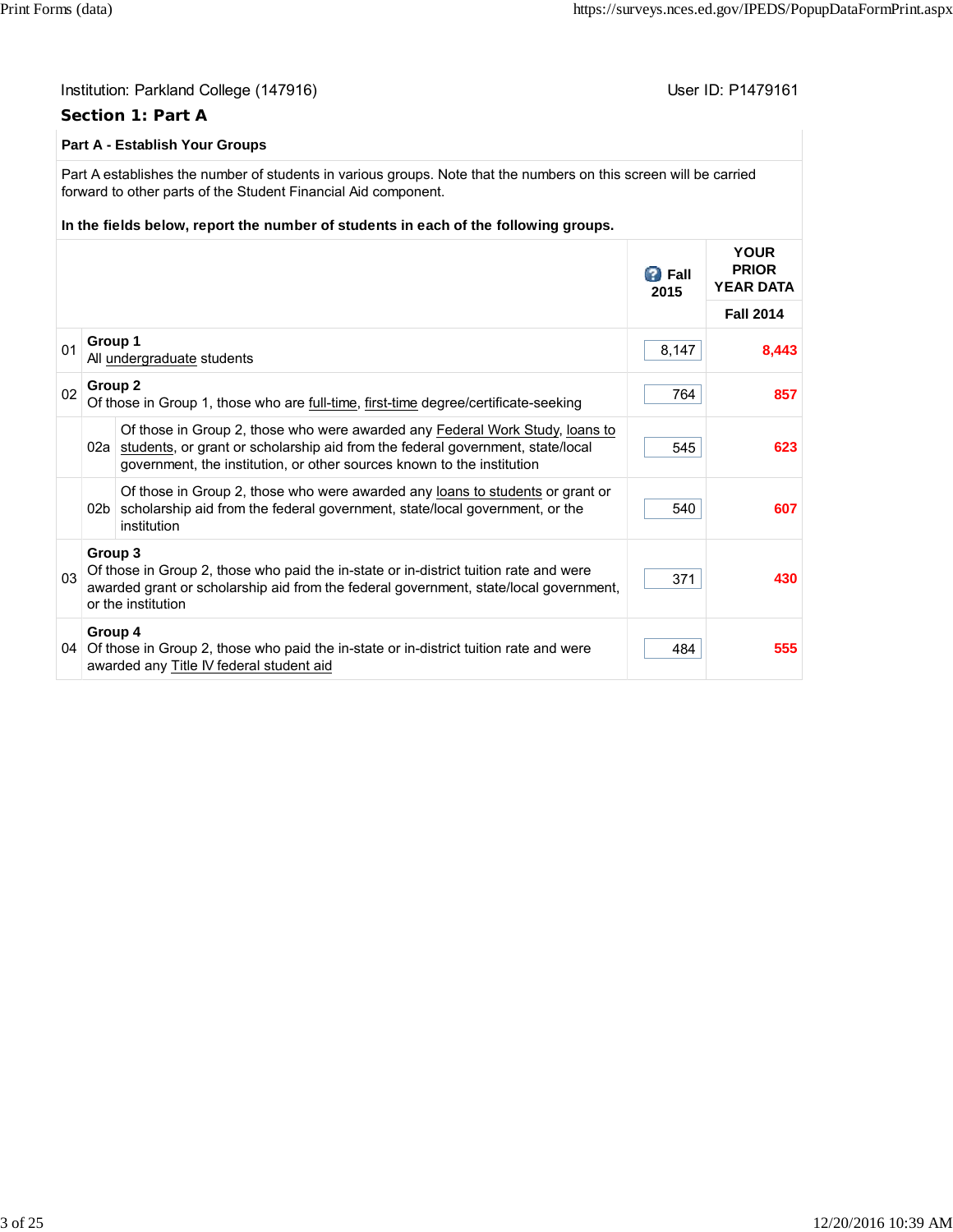8,147

# Institution: Parkland College (147916) November 2012 12: P1479161

# **Section 1: Part B**

#### **Part B - Enter Information About Group 1**

Part B includes information about Group 1. Group 1 students are ALL undergraduate students (including first-time students) enrolled in Fall 2015.

#### For this part, report:

| <b>For These Students</b>                             | The Following Type(s) of Aid                                                                                                                                                                                                                                                                                             | <b>Awarded in This Period</b>              |
|-------------------------------------------------------|--------------------------------------------------------------------------------------------------------------------------------------------------------------------------------------------------------------------------------------------------------------------------------------------------------------------------|--------------------------------------------|
| • All undergraduate students<br>enrolled in Fall 2015 | • Grant or scholarship aid<br>from the federal<br>government<br>• Grant or scholarship aid<br>from state/local<br>government<br>• Grant or scholarship aid<br>from the institution<br>• Grant or scholarship aid<br>from other sources<br>known to the institution<br>• Loans to students from<br>the federal government | • Any time during<br>academic year 2015-16 |

**In the fields below, report the number of Group 1 students and the total amount of aid awarded to these students for each type of aid.**

**Information from Part A:** Fall 2015

#### **Group 1**

All undergraduate students (This number is carried forward from Part A, Line 01.)

| Aid Type |                                                                                                                                                                                              | 2015-16                                                     |                                                                 |                                                                     |                                                               |  |  |
|----------|----------------------------------------------------------------------------------------------------------------------------------------------------------------------------------------------|-------------------------------------------------------------|-----------------------------------------------------------------|---------------------------------------------------------------------|---------------------------------------------------------------|--|--|
|          |                                                                                                                                                                                              | Number of<br>Group 1<br>students who<br>were awarded<br>aid | Percentage of<br>Group 1<br>students who<br>were awarded<br>aid | <b>Total amount of</b><br>aid awarded to<br><b>Group 1 students</b> | Average<br>amount of aid<br>awarded to<br>Group 1<br>students |  |  |
| 01       | Grant or scholarship aid from the<br>federal government, state/local<br>government, the institution, and other<br>sources known to the institution (Do<br>NOT include federal student loans) | 2,557                                                       | 31                                                              | 10,830,079                                                          | 4.235                                                         |  |  |
|          | 02 Pell grants                                                                                                                                                                               | 2,305                                                       | 28                                                              | 8,339,571                                                           | 3.618                                                         |  |  |
| 03       | Federal student loans                                                                                                                                                                        | 2,586                                                       | 32                                                              | 10,374,582                                                          | 4,012                                                         |  |  |

 **The notes below provide context for the data you've reported above and may be posted on the College Navigator website. Choose one option that best explains your data or choose "Non-applicable" if you do not wish to provide context notes. If none of the options provided explains your institution's data, then choose "Other" and write your own context notes. Notes should be written to be understood by students and parents. For example, institutions may report here other sources of private aid not included in the categories listed.**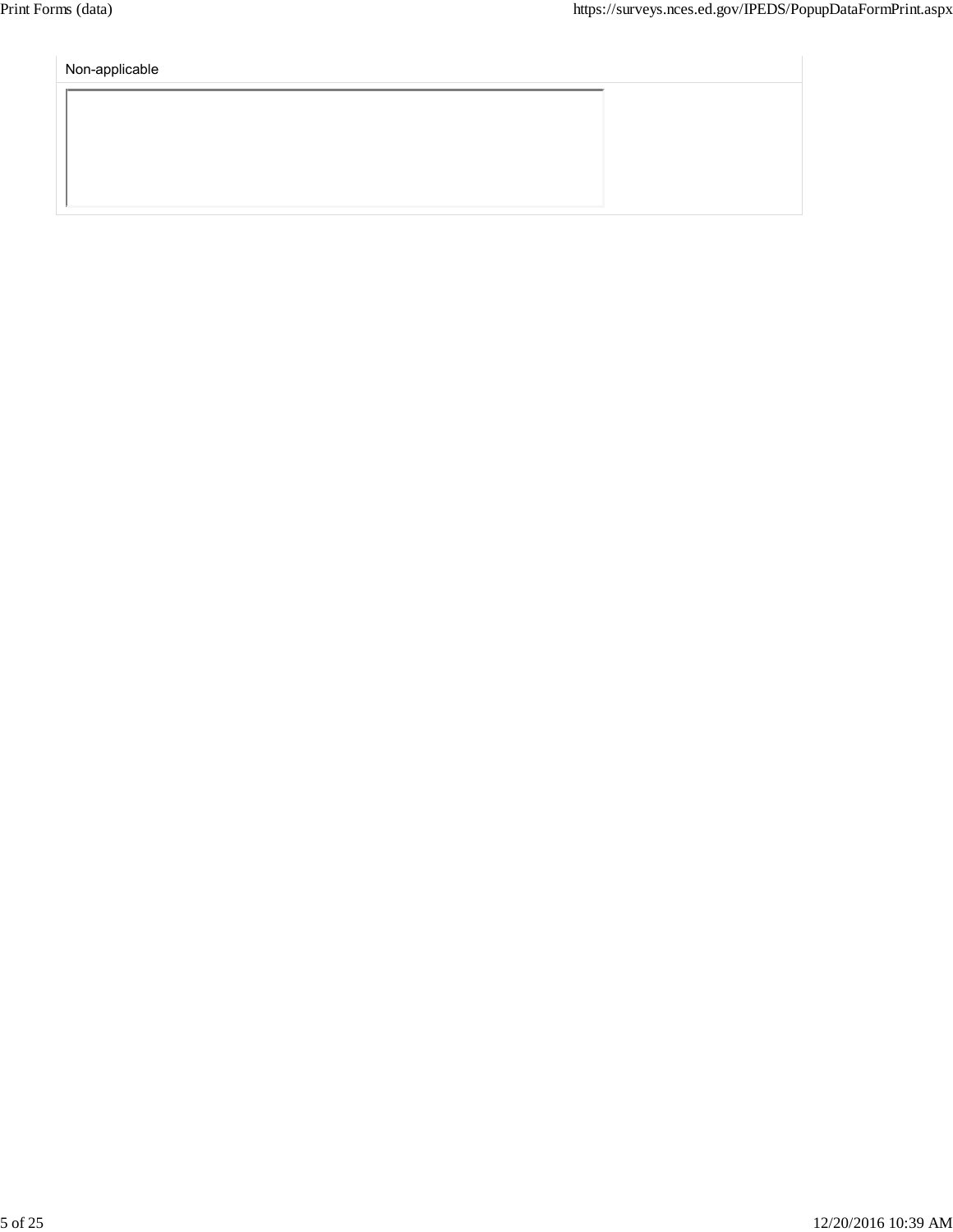|                                                                                                                                        |                 | Institution: Parkland College (147916)<br>Section 1: Part C, Page 1                                                                                                                                                                   |                                             |                                          | User ID: P1479161                        |  |  |
|----------------------------------------------------------------------------------------------------------------------------------------|-----------------|---------------------------------------------------------------------------------------------------------------------------------------------------------------------------------------------------------------------------------------|---------------------------------------------|------------------------------------------|------------------------------------------|--|--|
|                                                                                                                                        |                 | Part C, Page 1 - Enter Information about Group 2                                                                                                                                                                                      |                                             |                                          |                                          |  |  |
|                                                                                                                                        |                 | Part C includes information about Group 2. Group 2 students are all full-time, first-time degree/certificate-seeking<br>undergraduate students enrolled in Fall 2015.                                                                 |                                             |                                          |                                          |  |  |
|                                                                                                                                        |                 |                                                                                                                                                                                                                                       |                                             |                                          |                                          |  |  |
|                                                                                                                                        |                 | In the fields below, report the number of Group 2 students paying in-district, in-state, and out-of-state tuition<br>rates. If your institution does not offer different rates, report all students as paying in-state tuition rates. |                                             |                                          |                                          |  |  |
| <b>Information from Part A:</b>                                                                                                        |                 |                                                                                                                                                                                                                                       |                                             | <b>Fall 2015</b>                         |                                          |  |  |
| Group 2<br>Full-time, first-time degree/certificate-seeking<br>undergraduates<br>(This number is carried forward from Part A, Line 02) |                 | 764                                                                                                                                                                                                                                   |                                             |                                          |                                          |  |  |
|                                                                                                                                        |                 |                                                                                                                                                                                                                                       |                                             |                                          | <b>YOUR PRIOR</b><br><b>YEAR DATA</b>    |  |  |
|                                                                                                                                        |                 | Group 2 students:                                                                                                                                                                                                                     | <b>Fall 2015</b>                            |                                          | <b>Fall 2014</b>                         |  |  |
|                                                                                                                                        |                 |                                                                                                                                                                                                                                       | Number of<br>Group <sub>2</sub><br>students | Percentage of<br><b>Group 2 students</b> | Percentage of<br><b>Group 2 students</b> |  |  |
| 01                                                                                                                                     |                 | 01a   paying in-district tuition rates                                                                                                                                                                                                | 503                                         | 66                                       | 69                                       |  |  |
|                                                                                                                                        | 01 <sub>b</sub> | paying in-state tuition rates                                                                                                                                                                                                         | 199                                         | 26                                       | 22                                       |  |  |
|                                                                                                                                        | 01c             | paying out-of-state tuition rates                                                                                                                                                                                                     | 62                                          | 8                                        | 9                                        |  |  |
|                                                                                                                                        |                 | Unknown (calculated value)<br>01d This value is calculated using the following<br>formula: [A02-(C01a+C01b+C01c)]                                                                                                                     | 0                                           | 0                                        | 0                                        |  |  |
|                                                                                                                                        |                 |                                                                                                                                                                                                                                       |                                             |                                          |                                          |  |  |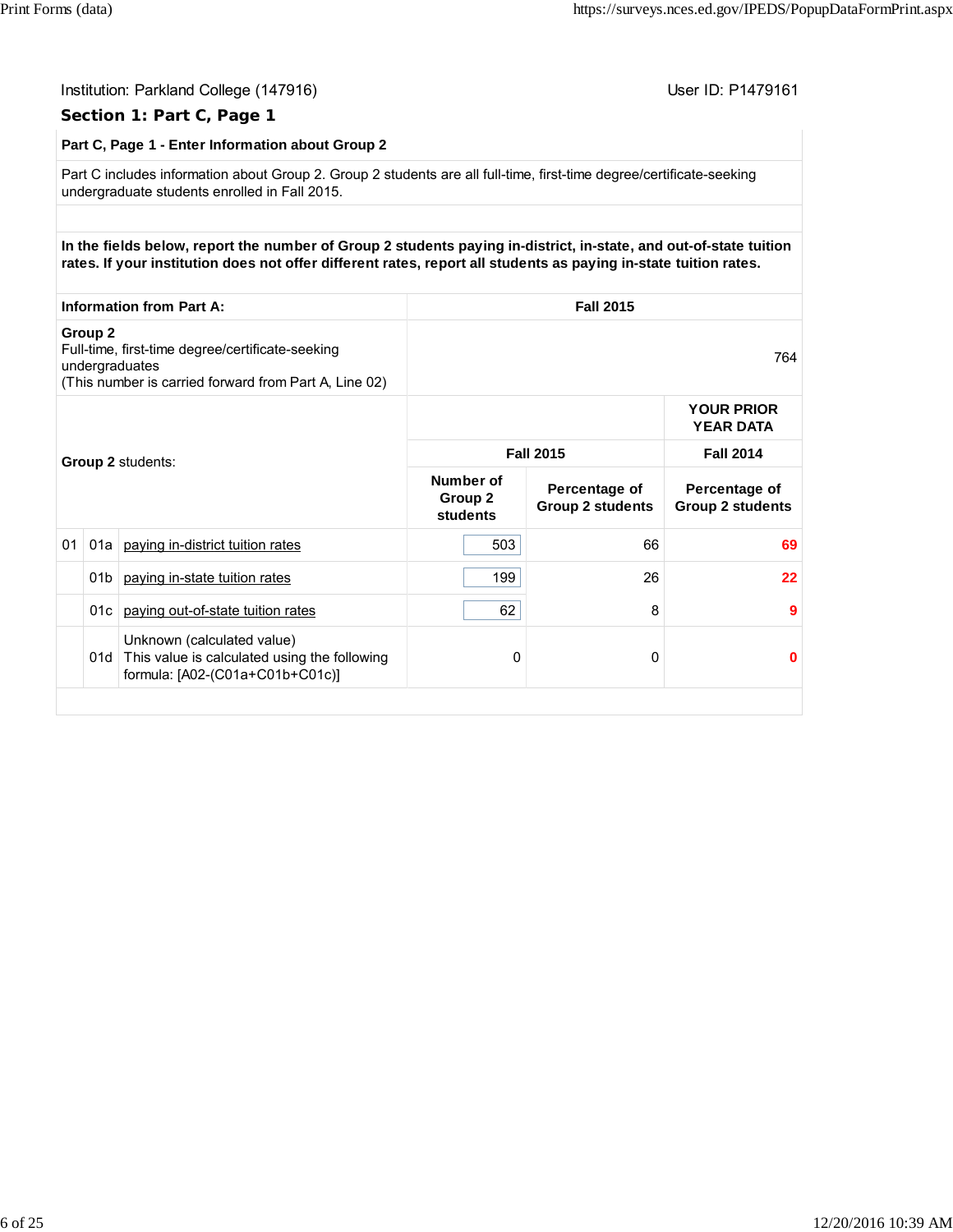#### Institution: Parkland College (147916) Contract College (147916)

# **Section 1: Part C, Page 2**

# **Part C, Page 2 - Enter Information about Group 2**

Part C includes financial aid information about Group 2. Group 2 students are all full-time, first-time degree/certificateseeking undergraduate students enrolled in Fall 2015.

For this part, report:

| <b>For These Students</b>                                                                                | The Following Type(s) of Aid                                                                                                                                                                                                                                                                                                                                                                                                                                                    | <b>Awarded in This Period</b>                                                                                                                              |
|----------------------------------------------------------------------------------------------------------|---------------------------------------------------------------------------------------------------------------------------------------------------------------------------------------------------------------------------------------------------------------------------------------------------------------------------------------------------------------------------------------------------------------------------------------------------------------------------------|------------------------------------------------------------------------------------------------------------------------------------------------------------|
| • Full-time, first-time<br>degree/certificate-seeking<br>undergraduate students enrolled<br>in Fall 2015 | • Grant or scholarship aid<br>from the federal<br>government<br>• Grant or scholarship aid<br>from state/local<br>government<br>• Grant or scholarship aid<br>from the institution<br>• Loans to students from the<br>federal government and<br>from other sources,<br>including private or other<br>loans<br>• Do not include grant or<br>scholarship aid from<br>private or other sources<br>• Do not include PLUS loans<br>or loans made to anyone<br>other than the student | • Any time during<br>academic year<br>2015-16<br>• For program<br>reporters, this is the<br>aid year period from<br>July 1, 2015 through<br>June 30, 2016. |

**In the fields below, report the number of Group 2 students and the total amount of aid awarded to these students for each type of aid. Enter unduplicated student counts within a category (e.g., Pell grants). However, a student can appear in more than one aid category.**

| <b>Information from Part A:</b>                                                                                                                                                                                                                                                                                   |  | <b>Fall 2015</b> |                                                           |
|-------------------------------------------------------------------------------------------------------------------------------------------------------------------------------------------------------------------------------------------------------------------------------------------------------------------|--|------------------|-----------------------------------------------------------|
| Group 2<br>Full-time, first-time degree/certificate-seeking undergraduates<br>(This number is carried forward from Part A, Line 02)                                                                                                                                                                               |  |                  |                                                           |
| Group 2a<br>Of those in Group 2, those who were awarded any Federal Work<br>Study, loans to students, or grant or scholarship aid from the<br>federal government, state/local government, the institution, or<br>other sources known to the institution<br>(This number is carried forward from Part A, Line 02a) |  | 545              |                                                           |
| Group 2b<br>Of those in Group 2, those who were awarded any loans to<br>students or grant or scholarship aid from the federal government,<br>state/local government, or the institution<br>(This number is carried forward from Part A, Line 02b)                                                                 |  |                  | 540                                                       |
| Group 3<br>Of those in Group 2, those who were awarded grant or<br>scholarship aid from the federal government, state/local<br>government, or the institution                                                                                                                                                     |  |                  | 371                                                       |
| Aid Type                                                                                                                                                                                                                                                                                                          |  |                  | <b>YOUR</b><br><b>PRIOR</b><br><b>YEAR</b><br><b>DATA</b> |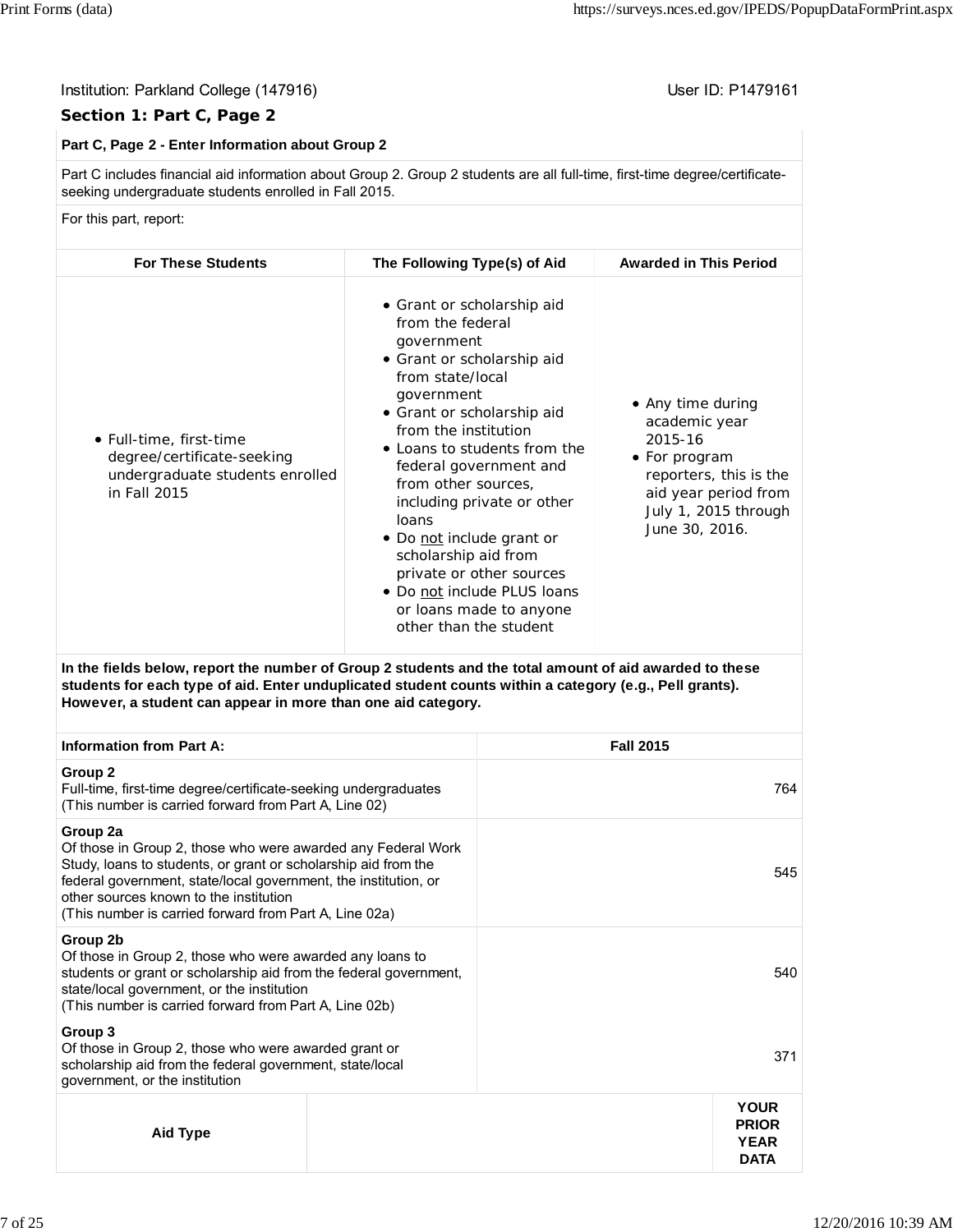|    |                 |                 |                                                                                                      |                                                                | <b>Fall 2015</b>                                                |                                                                 |                                                                  |                                                                  |
|----|-----------------|-----------------|------------------------------------------------------------------------------------------------------|----------------------------------------------------------------|-----------------------------------------------------------------|-----------------------------------------------------------------|------------------------------------------------------------------|------------------------------------------------------------------|
|    |                 |                 |                                                                                                      | Number of<br>Group 2<br>students<br>who were<br>awarded<br>aid | Percentage of<br>Group 2<br>students who<br>were awarded<br>aid | <b>Total amount of</b><br>aid awarded to<br>Group 2<br>students | Average<br>amount of<br>aid<br>awarded to<br>Group 2<br>students | Average<br>amount of<br>aid<br>awarded to<br>Group 2<br>students |
| 01 |                 |                 | Grants or scholarships from the<br>federal government, state/local<br>government, or the institution | 379                                                            | 50                                                              | 1,809,621                                                       | 4,775                                                            | 4,870                                                            |
|    | 02              |                 | Federal grants                                                                                       | 300                                                            | 39                                                              | 1,313,928                                                       | 4,380                                                            | 4,382                                                            |
|    |                 | 02a             | Pell grants                                                                                          | 300                                                            | 39                                                              | 1,287,728                                                       | 4,292                                                            | 4,297                                                            |
|    |                 | 02 <sub>b</sub> | Other federal grants                                                                                 | 68                                                             | 9                                                               | 26,200                                                          | 385                                                              | 372                                                              |
|    | 03 <sup>1</sup> |                 | State/local government grants<br>or scholarships<br>(grants/scholarships/waivers)                    | 118                                                            | 15                                                              | 168,553                                                         | 1,428                                                            | 1,395                                                            |
|    | 04              |                 | Institutional grants or<br>scholarships<br>(scholarships/fellowships)                                | 105                                                            | 14                                                              | 327,140                                                         | 3,116                                                            | 2,913                                                            |
| 05 |                 |                 | Loans to students                                                                                    | 413                                                            | 54                                                              | 1,590,348                                                       | 3,851                                                            | 3,729                                                            |
|    |                 | 05a             | Federal loans                                                                                        | 411                                                            | 54                                                              | 1,498,341                                                       | 3,646                                                            | 3,662                                                            |
|    |                 | 05 <sub>b</sub> | Other loans (including<br>private loans)                                                             | 8                                                              | 1                                                               | 92,007                                                          | 11,501                                                           | 10,312                                                           |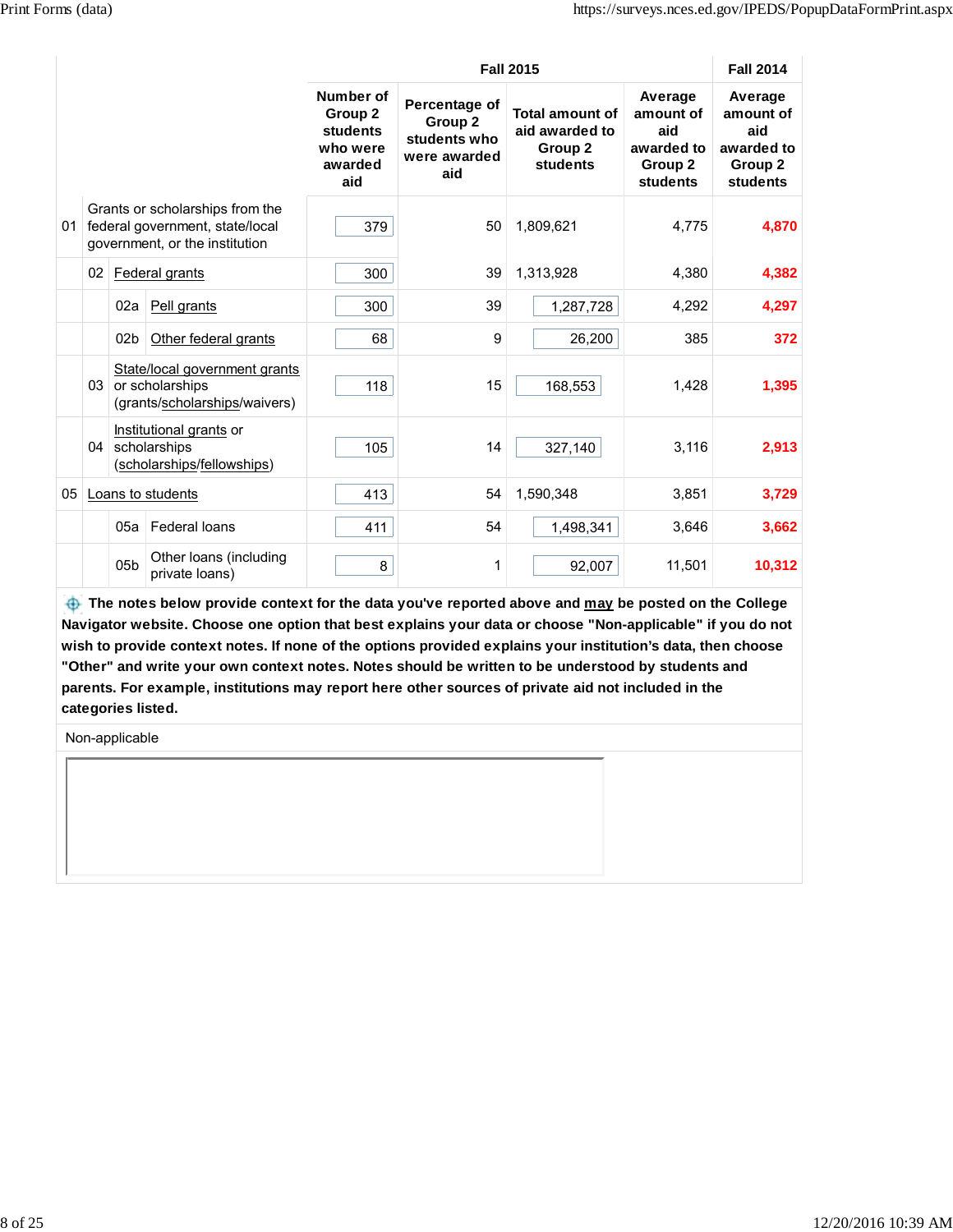# **Section 1: Comparison Chart**

#### **Comparison Chart**

Based on the information reported on the previous screens for Group 1 (all undergraduates) and Group 2 (full-time, first-time degree/certificate-seeking undergraduates), this comparison chart seeks to help institutions check their reported data. Assuming that the information on Groups 1 and 2 are correct, then the calculated fields for 'All Other Undergraduates' should be the balance (Group 1 minus Group 2). If the balance does not check with your institution's calculations, please correct your reported numbers for Groups 1 and 2 before moving forward with the completion of the SFA survey component.

**Note:** Data for the 'All Other Undergraduates' will appear in the IPEDS Data Center for data users, but not in College Navigator.

|    |                                                                   | Number of<br>students | <b>Pell grants</b> | <b>Federal Student</b><br>Loans |
|----|-------------------------------------------------------------------|-----------------------|--------------------|---------------------------------|
| 01 | Group 1 (all undergraduates)                                      | 8,147                 |                    |                                 |
| 02 | Number of students who were<br>awarded aid                        |                       | 2,305              | 2,586                           |
| 03 | Percentage who were awarded aid                                   |                       | 28                 | 32                              |
| 04 | Total amount of aid awarded                                       |                       | 8,339,571          | 10,374,582                      |
| 05 | Average amount of aid awarded                                     |                       | 3,618              | 4,012                           |
| 06 | <b>Group 2 (Full-time first-time</b><br>undergraduates)           | 764                   |                    |                                 |
| 07 | Number of students who were<br>awarded aid                        |                       | 300                | 411                             |
| 08 | Percentage who were awarded aid                                   |                       | 39                 | 54                              |
| 09 | Total amount of aid awarded                                       |                       | 1,287,728          | 1,498,341                       |
| 10 | Average amount of aid awarded                                     |                       | 4,292              | 3,646                           |
| 11 | All other undergraduates<br>(Line 01 - Line 06)                   | 7,383                 |                    |                                 |
| 12 | Number of students who were<br>awarded aid<br>(Line 02 - Line 07) |                       | 2,005              | 2,175                           |
| 13 | Percentage who were awarded aid<br>(Line 12 / Line 11)            |                       | 27                 | 29                              |
| 14 | Total amount of aid awarded<br>(Line 04 - Line 09)                |                       | 7,051,843          | 8,876,241                       |
| 15 | Average amount of aid awarded<br>(Line 14 / Line 12)              |                       | 3,517              | 4,081                           |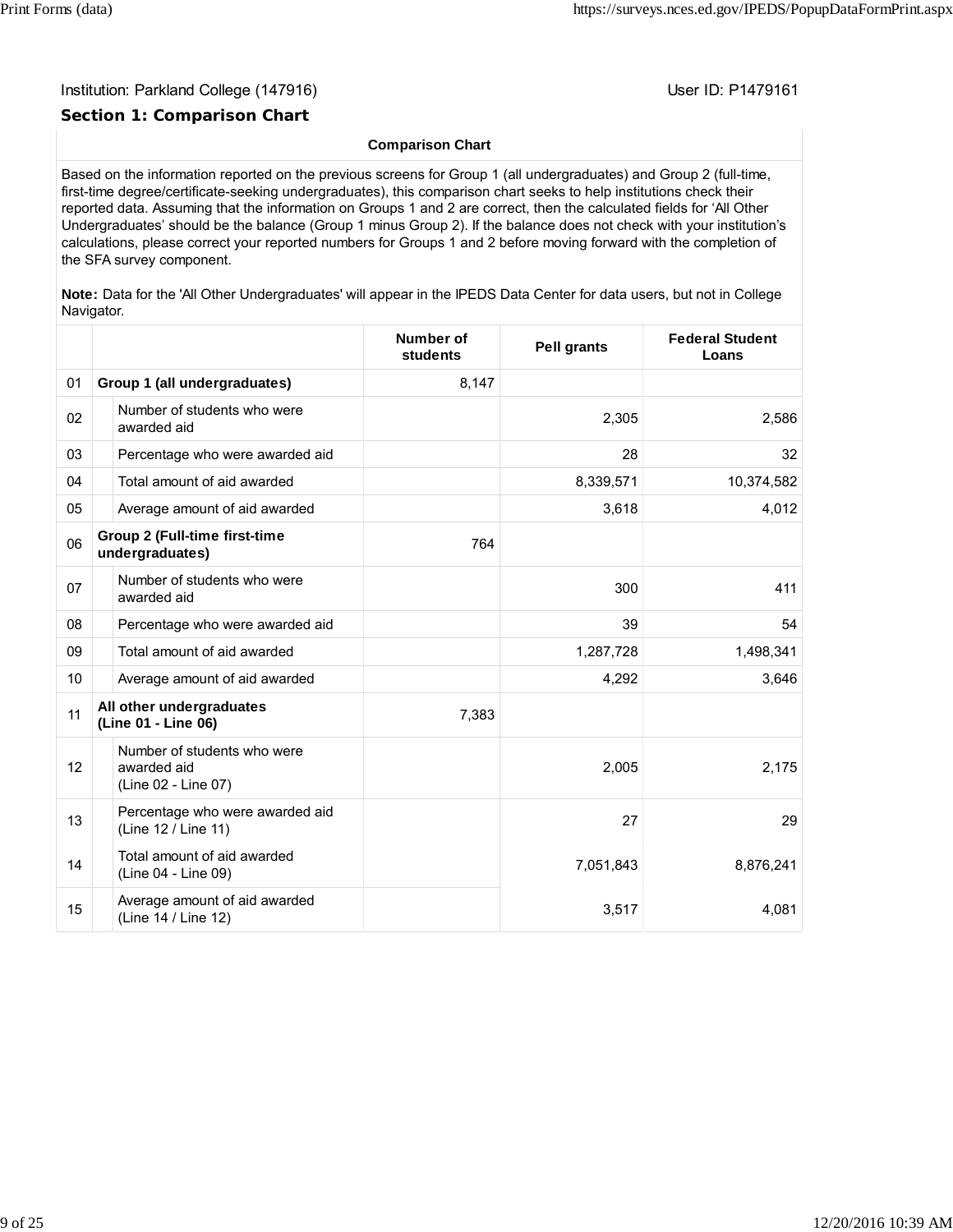#### **Section 1: Cost of Attendance**

#### **Cost of attendance for full-time, first-time undergraduate students:**

*Please enter the amounts requested below. These data will be made available to the public on College Navigator. If your institution participates in any Title IV programs (Pell, Stafford, etc.), you must complete all information. Estimates of expenses for books and supplies, room and board, and other expenses are those from the Cost of Attendance report used by the financial aid office in determining financial need. Please talk to your financial aid office to get these numbers, to ensure that you are reporting correctly.*

These numbers are carried forward from Institutional Characteristics and should only be changed if an error was made in the reporting.

| Charges for full academic year |                                      | 2013-14 | 2014-15  | 2015-16 |
|--------------------------------|--------------------------------------|---------|----------|---------|
|                                | Published tuition and required fees: |         |          |         |
|                                | In-district                          |         |          |         |
|                                | Tuition                              | 3,270   | 3,480    | 3,750   |
|                                | Required fees                        | 255     | ۰<br>465 | 465     |
|                                | Tuition + fees total                 | 3,525   | 3,945    | 4,215   |
|                                | In-state                             |         |          |         |
|                                | Tuition                              | 8,550   | 9,090    | 9,630   |
|                                | Required fees                        | 255     | 465<br>۰ | 465     |
|                                | Tuition + fees total                 | 8,805   | 9,555    | 10,095  |
|                                | Out-of-state                         |         |          |         |
|                                | Tuition                              | 13,050  | 13,890   | 14,520  |
|                                | Required fees                        | 255     | 465<br>۰ | 465     |
|                                | Tuition + fees total                 | 13,305  | 14,355   | 14,985  |
|                                |                                      |         |          |         |
|                                | <b>Books and supplies</b>            | 1,500   | 1,200    | 1,200   |
|                                | Off-campus (not with family):        |         |          |         |
|                                | Room and board                       | 5,000   | 5,500    | 5,500   |
|                                | Other expenses                       | 3,000   | 3,300    | 3,300   |
|                                | Room and board and other expenses    | 8,000   | 8,800    | 8,800   |
|                                | Off-campus (with family):            |         |          |         |
|                                | Other expenses                       | 3,000   | 3,300    | 3,300   |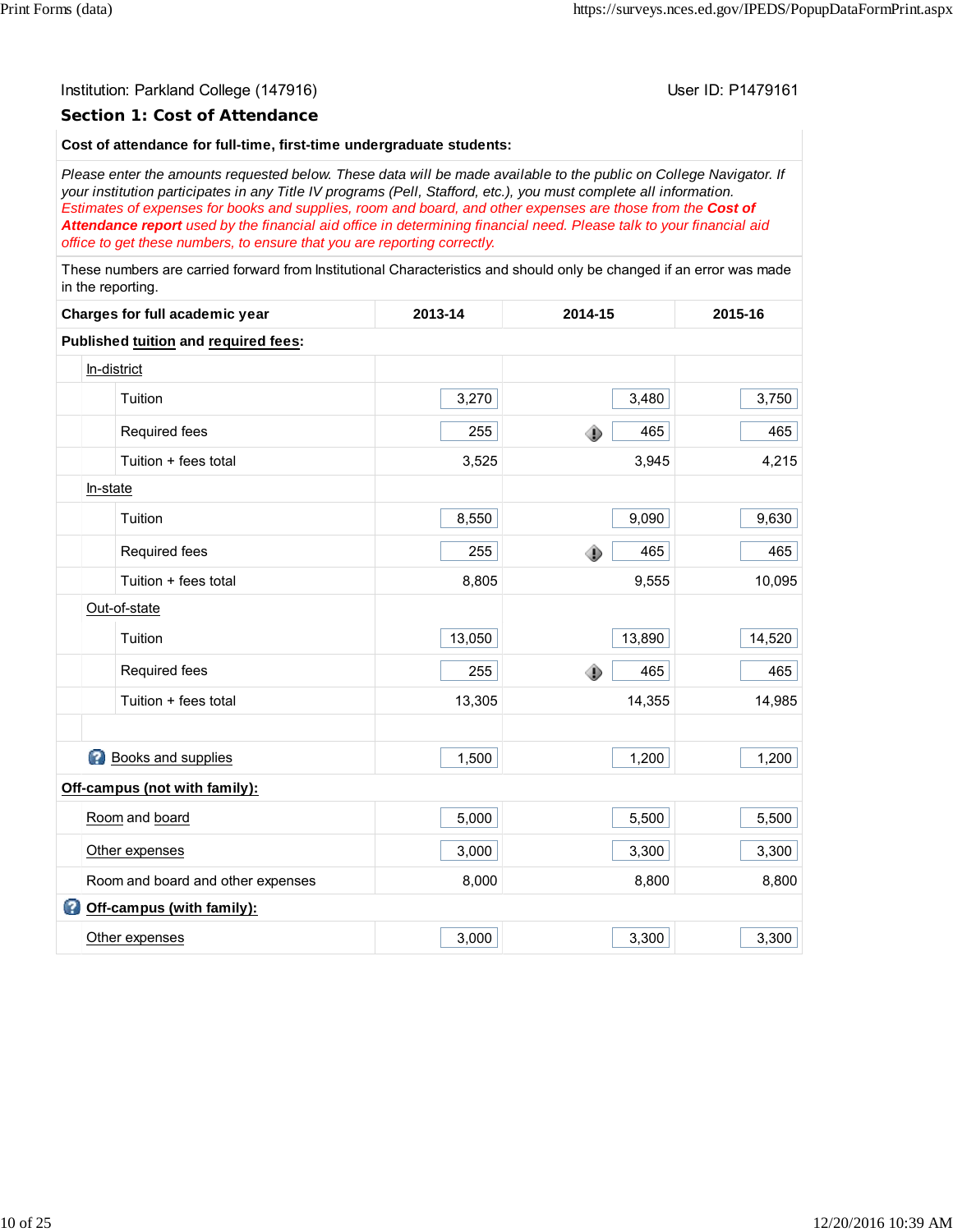# **Section 1: Part D**

# **Part D - Enter Information about Group 3**

Part D includes financial aid information about Group 3. Group 3 students are all full-time, first-time degree/certificateseeking undergraduate students enrolled in Fall 2015 who paid the in-state or in-district tuition rate and were awarded grant or scholarship aid from the following sources: the federal government, state/local government, or the institution. The information you report in this part will be used in Part F to calculate average institutional net price.

#### For this part report:

| <b>For These Students</b>                                                                                                                                                                                                                                                                                                                                                                                                                                                                                | The Following Type(s) of Aid                                                                                                                                                                                                                                  | <b>Awarded in This Period</b>                 |
|----------------------------------------------------------------------------------------------------------------------------------------------------------------------------------------------------------------------------------------------------------------------------------------------------------------------------------------------------------------------------------------------------------------------------------------------------------------------------------------------------------|---------------------------------------------------------------------------------------------------------------------------------------------------------------------------------------------------------------------------------------------------------------|-----------------------------------------------|
| • Full-time, first-time<br>degree/certificate-seeking<br>undergraduate students<br>enrolled in Fall 2015 who<br>paid the in-state or<br>in-district tuition rate and<br>were awarded grant or<br>scholarship aid from the<br>following sources: the<br>federal government,<br>state/local government,<br>or the institution<br>• Do not include students<br>who were awarded only<br>grant or scholarship aid<br>from private or other<br>sources, or students who<br>were awarded only<br>non-grant aid | • Grant or scholarship aid from the<br>federal government<br>• Grant or scholarship aid from<br>state/local government<br>• Grant or scholarship aid from the<br>institution<br>• Do not include grant or<br>scholarship aid from private or<br>other sources | • Any time during<br>academic year<br>2015-16 |

**In the fields below, report the number of Group 3 students with each type of living arrangement and the total amount of grant or scholarship aid from the federal government, state/local government, or the institution awarded to these students.**

| <b>Information from Part A:</b> |                                                                                                                                                                                                                                                                                                                                      | <b>YEAR DATA</b><br>2013-2014                                                                              | <b>YOUR PRIOR YOUR PRIOR</b><br><b>YEAR DATA</b><br>2014-2015 | 2015-2016                             |         |
|---------------------------------|--------------------------------------------------------------------------------------------------------------------------------------------------------------------------------------------------------------------------------------------------------------------------------------------------------------------------------------|------------------------------------------------------------------------------------------------------------|---------------------------------------------------------------|---------------------------------------|---------|
| Group 3                         | Full-time, first-time degree/certificate-seeking undergraduate students<br>who paid the in-state or in-district tuition rate and were awarded grant<br>or scholarship aid from the following sources: the federal government,<br>state/local government, or the institution<br>(This number is carried forward from Part A, Line 03) | 346                                                                                                        | 430                                                           | 371                                   |         |
| 01                              |                                                                                                                                                                                                                                                                                                                                      | Report the number of Group 3 students with the                                                             | <b>YOUR PRIOR</b><br><b>YEAR DATA</b>                         | <b>YOUR PRIOR</b><br><b>YEAR DATA</b> |         |
|                                 | following living arrangements:                                                                                                                                                                                                                                                                                                       |                                                                                                            | 2013-14                                                       | 2014-15                               | 2015-16 |
|                                 | 01 <sub>b</sub>                                                                                                                                                                                                                                                                                                                      | Off-campus (with family)                                                                                   | 159                                                           | 209<br>⊕                              | 147     |
|                                 | 01c                                                                                                                                                                                                                                                                                                                                  | Off-campus (not with family)                                                                               | 187                                                           | 221                                   | 224     |
|                                 | 01d                                                                                                                                                                                                                                                                                                                                  | Unknown (calculated)<br>This value is calculated using<br>the following formula:<br>[A03-(D01a+D01b+D01c)] | $\Omega$                                                      | $\Omega$                              | 0       |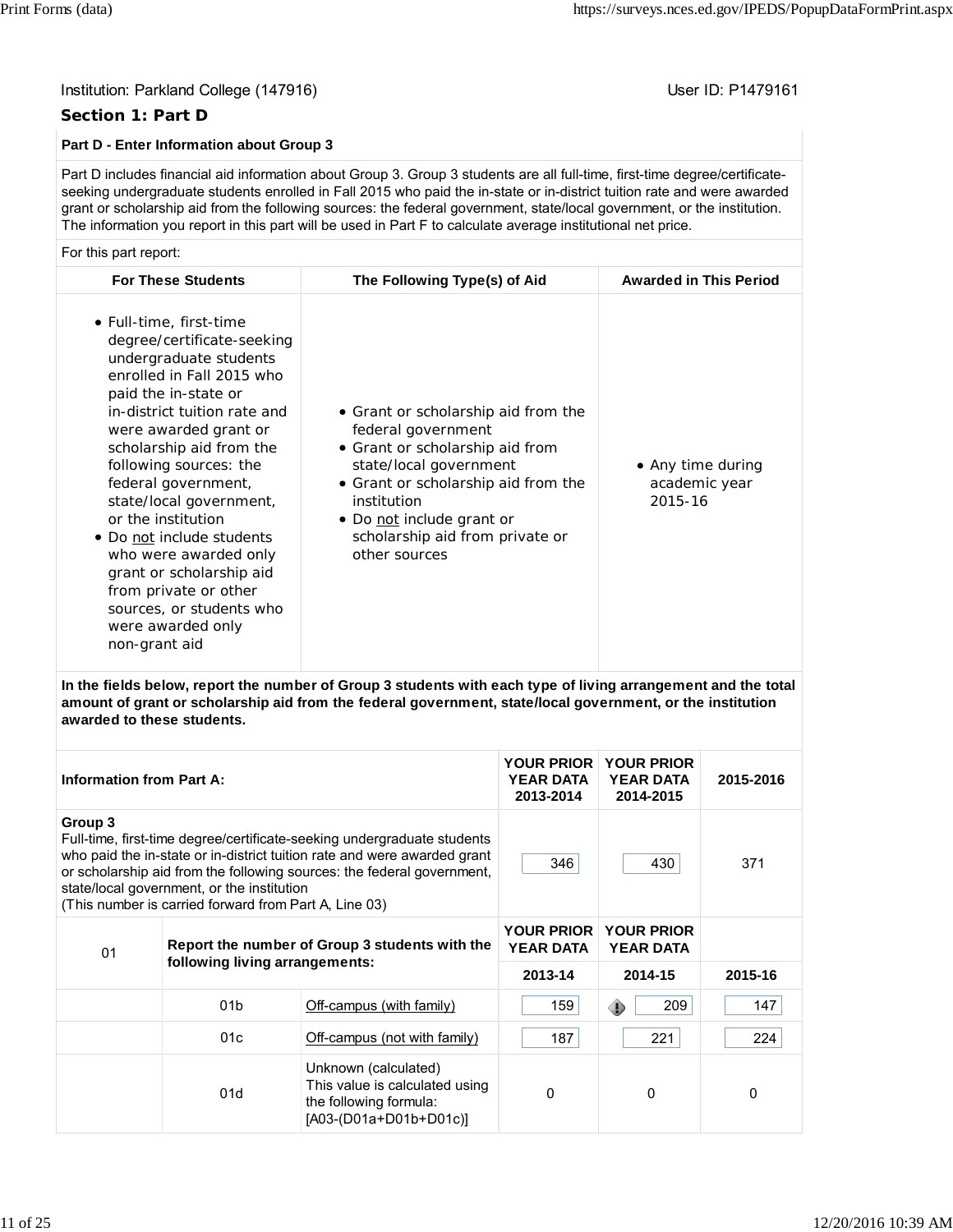| 02 | Report the total amount of grant or scholarship<br>aid from the federal government, state/local<br>government, or the institution awarded to<br><b>Group 3 students</b>                                                                 | 1,716,616 | 2,108,286 | 1,768,988 |
|----|-----------------------------------------------------------------------------------------------------------------------------------------------------------------------------------------------------------------------------------------|-----------|-----------|-----------|
| 03 | Average grant or scholarship aid from the federal<br>government, state/local government, or the<br>institution awarded to Group 3 students (calculated<br>value).<br>This value is calculated using the following formula:<br>[D02/A03] | 4.961     | 4.903     | 4,768     |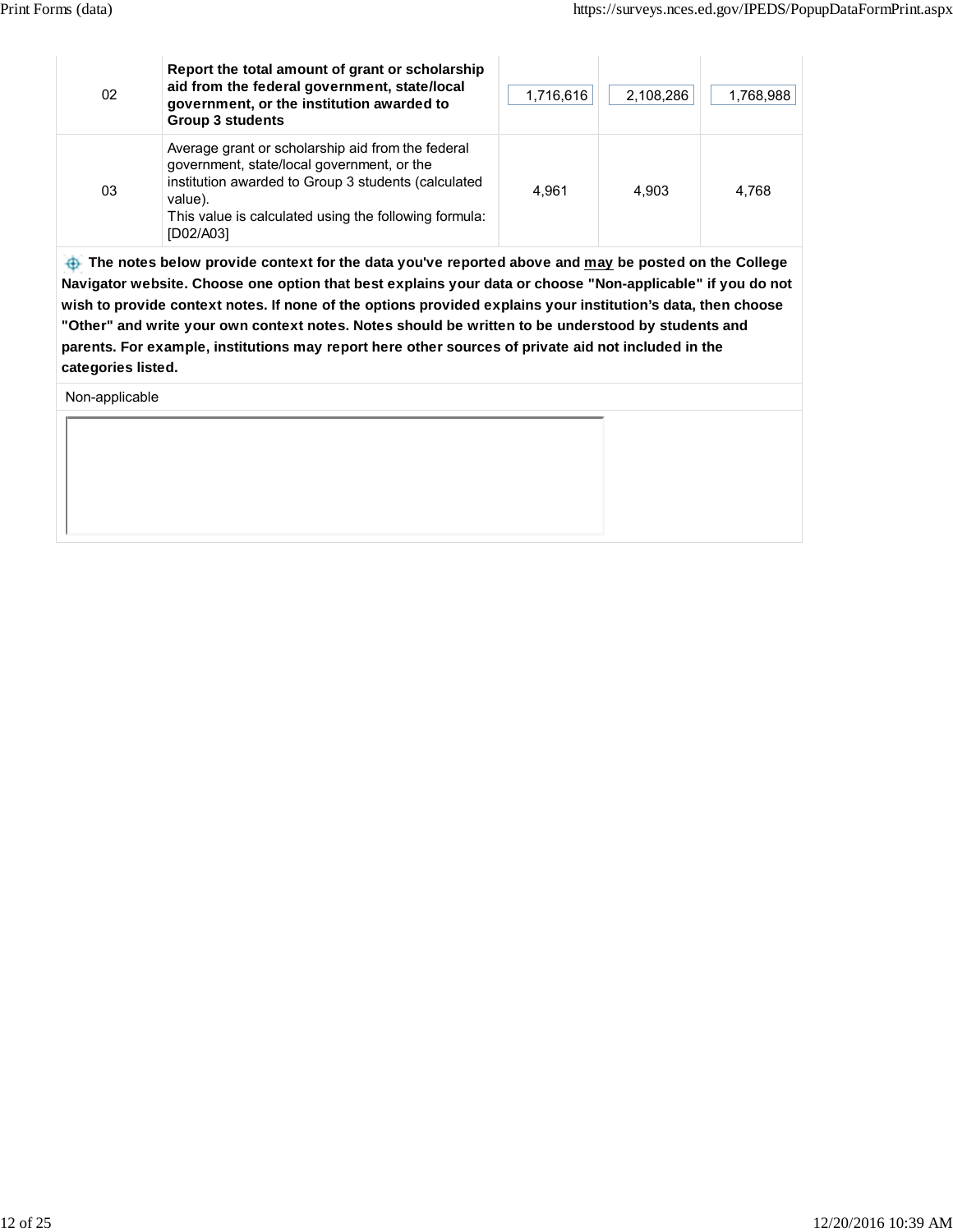### **Section 1: Part E**

# **Part E – Enter Information about Group 4**

Part E includes financial aid information about Group 4. Group 4 students are all full-time, first-time degree/certificateseeking undergraduate students enrolled in Fall 2015 who paid the in-state or in-district tuition rate and were awarded any Title IV federal student aid, including federal grants or federal student loans. The information you report in this part will be used in Part G to calculate average institutional net price by income level.

#### For this part, report:

| <b>For These Students</b>                                                                                                                                                                                                          | The Following Type(s) of Aid                                                                                                                                                                                                                            | <b>Awarded in This Period</b>              |
|------------------------------------------------------------------------------------------------------------------------------------------------------------------------------------------------------------------------------------|---------------------------------------------------------------------------------------------------------------------------------------------------------------------------------------------------------------------------------------------------------|--------------------------------------------|
| • Full-time, first-time<br>degree/certificate-<br>seeking<br>undergraduate<br>students enrolled in<br>Fall 2015 who paid<br>the in-state or<br>in-district tuition rate<br>and were awarded<br>any Title IV federal<br>student aid | • Grant or scholarship aid from:<br>○ federal government<br>○ state/local government<br>$\circ$ institution<br>• Do not include:<br>○ grant or scholarship aid from<br>private or other sources<br>$\circ$ loan amounts<br>○ Federal Work Study amounts | • Any time during<br>academic year 2015-16 |
|                                                                                                                                                                                                                                    |                                                                                                                                                                                                                                                         |                                            |

**In the fields below, report the number of Group 4 students with each type of living arrangement and the total amount of grant or scholarship aid from the federal government, state/local government, or the institution awarded to these students by income level.**

| <b>Information from Part A:</b> |                                          |                                                                                                                                                                                                |                                                                                            | 2013-14                                                                                                                                                                                           | 2014-15                                                                                                                                                                                                       | 2015-16                                                                                                                                             |
|---------------------------------|------------------------------------------|------------------------------------------------------------------------------------------------------------------------------------------------------------------------------------------------|--------------------------------------------------------------------------------------------|---------------------------------------------------------------------------------------------------------------------------------------------------------------------------------------------------|---------------------------------------------------------------------------------------------------------------------------------------------------------------------------------------------------------------|-----------------------------------------------------------------------------------------------------------------------------------------------------|
| Group 4                         | awarded any Title IV federal student aid | Full-time, first-time degree/certificate-seeking undergraduate<br>students who paid the in-state or in-district tuition rate and were<br>(This number is carried forward from Part A, Line 04) |                                                                                            | 384                                                                                                                                                                                               | 555<br>⊕                                                                                                                                                                                                      | 484                                                                                                                                                 |
| 01                              |                                          | Report the number of Group 4 students with                                                                                                                                                     |                                                                                            | <b>YOUR PRIOR</b><br><b>YEAR DATA</b>                                                                                                                                                             | <b>YOUR PRIOR</b><br><b>YEAR DATA</b>                                                                                                                                                                         |                                                                                                                                                     |
|                                 |                                          | the following living arrangements:                                                                                                                                                             |                                                                                            | 2013-14                                                                                                                                                                                           | 2014-15                                                                                                                                                                                                       | 2015-16                                                                                                                                             |
|                                 | 01 <sub>b</sub>                          | Off-campus (with family)                                                                                                                                                                       |                                                                                            | 178                                                                                                                                                                                               | 254<br>۰                                                                                                                                                                                                      | 182                                                                                                                                                 |
|                                 | 01c                                      | Off-campus (not with family)                                                                                                                                                                   |                                                                                            | 206                                                                                                                                                                                               | 301<br>۰                                                                                                                                                                                                      | 302                                                                                                                                                 |
|                                 | 01d                                      | Unknown (calculated)<br>This value is calculated using<br>the formula:<br>[A04-(E01a+E01b+E01c)]                                                                                               |                                                                                            | $\Omega$                                                                                                                                                                                          | $\Omega$                                                                                                                                                                                                      | 0                                                                                                                                                   |
|                                 |                                          |                                                                                                                                                                                                | <b>Number</b><br>of<br>students<br>who were<br>awarded<br>any Title<br>IV aid<br>(Group 4) | Of those in<br>Column 1, the<br>number who<br>were awarded<br>any grant or<br>scholarship aid<br>from the<br>following<br>sources: the<br>federal<br>government,<br>state/local<br>government, or | Of those in<br>Column 1, the<br>total amount<br>of grant or<br>scholarship aid<br>awarded from<br>the following<br>sources: the<br>federal<br>government,<br>state/local<br>government, or<br>the institution | <b>Average</b><br>amount of<br>federal,<br>state/local.<br>and<br>institutional<br>grant or<br>scholarship<br>aid awarded<br>to Group 4<br>students |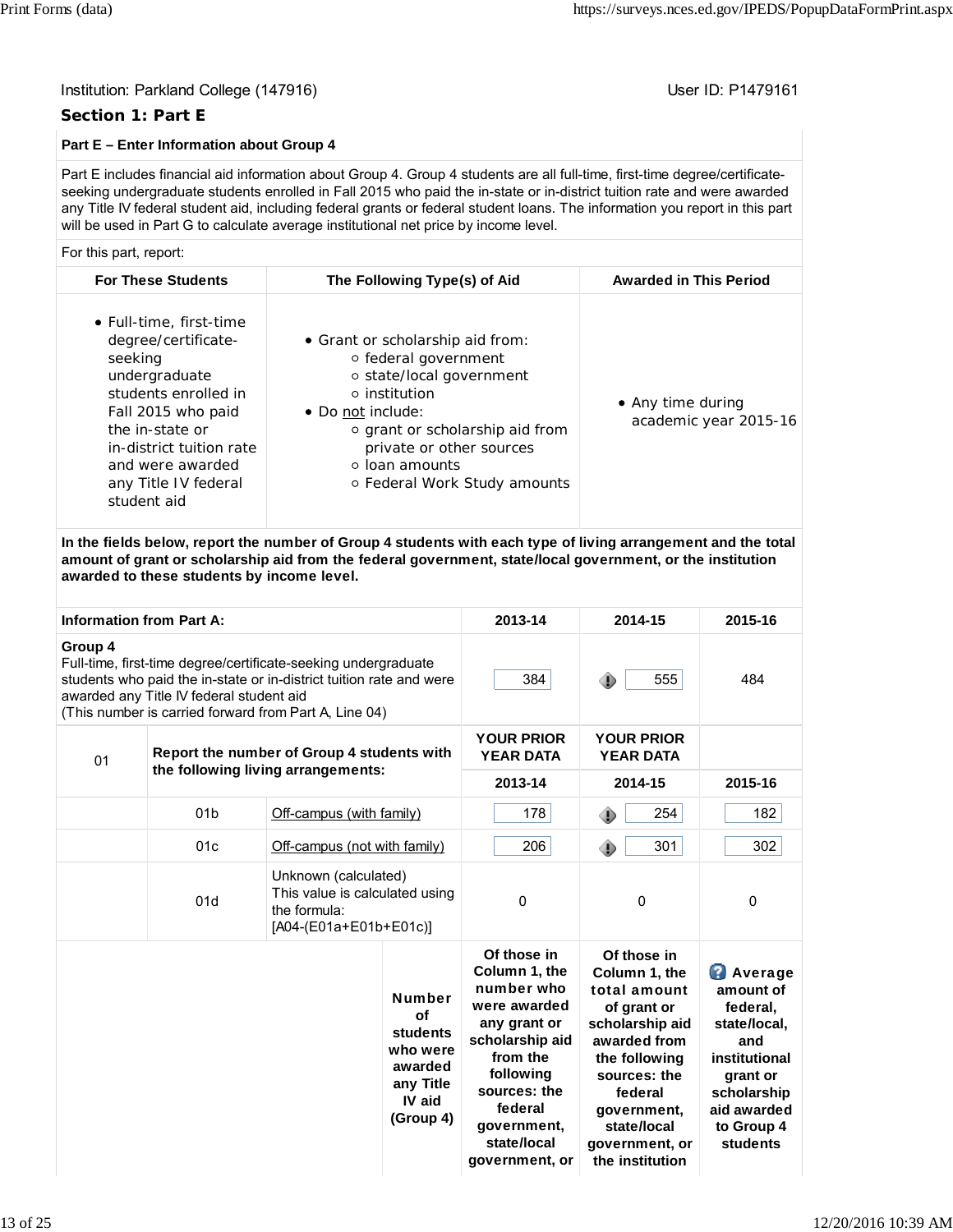|    |                       |                                   |          | the institution |           |               |
|----|-----------------------|-----------------------------------|----------|-----------------|-----------|---------------|
|    |                       |                                   |          |                 | 2013-14   |               |
|    |                       |                                   | Col. 1   | Col. 2          | Col. 3    | Col. 4        |
| 02 | Income level          |                                   |          |                 |           |               |
|    | 02a                   | \$0-30,000                        | 311      | 271             | 1,468,022 | 4,720         |
|    | 02 <sub>b</sub>       | \$30,001-48,000                   | 27       | 25              | 102,606   | 3,800         |
|    | 02c                   | \$48,001-75,000                   | 17       | 11              | 31,671    | 1,863         |
|    | 02d                   | \$75,001-110,000                  | 16       | $3\vert$        | 3,918     | $\bullet$ 245 |
|    | 02e                   | \$110,001 and<br>more             | 13       | 3               | 14,767    | 1,136         |
|    | 02f                   | <b>Total all</b><br>income levels | 384      | 313             | 1,620,984 | 4,221         |
|    |                       |                                   |          |                 | 2014-15   |               |
|    |                       |                                   | Col. 1   | Col. 2          | Col. 3    | Col. 4        |
| 03 | <b>Income level</b>   |                                   |          |                 |           |               |
|    | 03a                   | \$0-30,000                        | 429      | 335             | 1,762,893 | 4,109         |
|    | 03 <sub>b</sub>       | \$30,001-48,000                   | 40       | 35              | 161,381   | 4,035         |
|    | 03c                   | \$48,001-75,000                   | 27       | 14              | 43,328    | 1,605         |
|    | 03d                   | \$75,001-110,000                  | 31       | 7               | 12,036    | 388<br>⊕      |
|    | 03e                   | \$110,001 and<br>more             | 28       | 7               | 22,155    | 791           |
|    | 03f                   | <b>Total all</b><br>income levels | 555<br>◑ | 398             | 2,001,793 | 3,607         |
|    |                       |                                   |          |                 | 2015-16   |               |
|    |                       |                                   | Col. 1   | Col. 2          | Col. 3    | Col. 4        |
| 04 | <b>O</b> Income level |                                   |          |                 |           |               |
|    | 04a                   | \$0-30,000                        | 392      | 289             | 1,499,248 | 3,825         |
|    | 04b                   | \$30,001-48,000                   | 22       | 18              | 77,872    | 3,540         |
|    | 04c                   | \$48,001-75,000                   | 20       | 12              | 27,705    | 1,385         |
|    | 04d                   | \$75,001-110,000                  | 17       | 3               | 9,325     | 549<br>⊕      |
|    | 04e                   | \$110,001 and<br>more             | 33       | 8               | 25,124    | 761           |
|    | 04f                   | <b>Total all</b><br>income levels | 484      | 330             | 1,639,274 | 3,387         |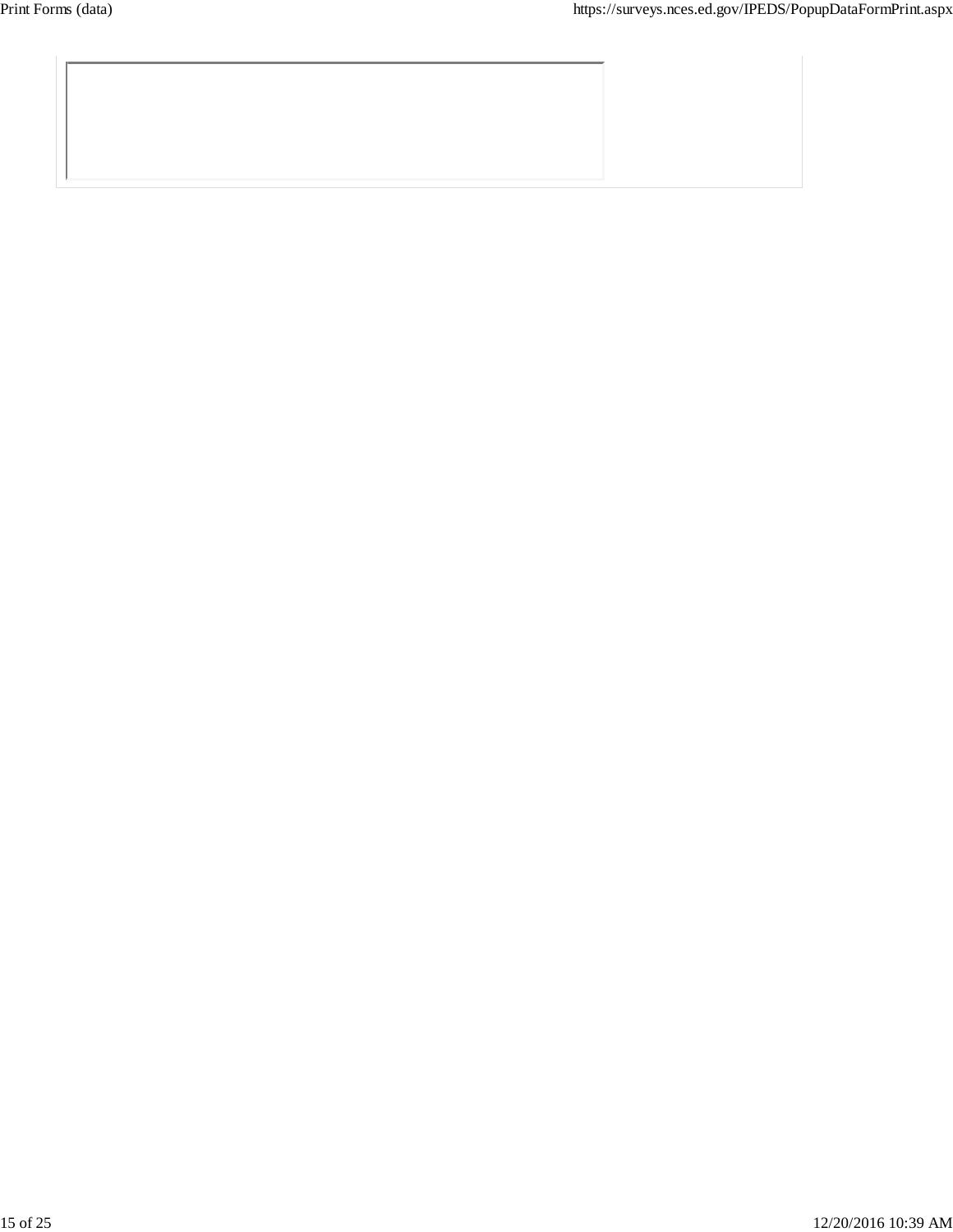#### **Section 1: Part F**

# Part F – Net Price Calculation for Group 3

| The following net price calculation is based on information that your institution reported in the Institutional         |
|-------------------------------------------------------------------------------------------------------------------------|
| Characteristics component and the Student Financial Aid component. For more information about the data your             |
| institution reported in the Institutional Characteristics component, please contact your institution's IPEDS Keyholder. |

|                 |                    |                                                                                                                                                                              | <b>YOUR</b><br><b>PRIOR</b><br><b>YEAR</b><br><b>DATA</b> | <b>YOUR</b><br><b>PRIOR</b><br><b>YEAR</b><br><b>DATA</b> | 2015-16  |
|-----------------|--------------------|------------------------------------------------------------------------------------------------------------------------------------------------------------------------------|-----------------------------------------------------------|-----------------------------------------------------------|----------|
|                 |                    |                                                                                                                                                                              | 2013-14                                                   | 2014-15                                                   |          |
|                 |                    | <b>Components of cost of attendance</b>                                                                                                                                      |                                                           |                                                           |          |
| 01              |                    | Published tuition and required fees (lower of in-district or in-state)                                                                                                       | 3,525                                                     | 3,945                                                     | 4,215    |
| 02              | Books and supplies |                                                                                                                                                                              | 1,500                                                     | 1,200                                                     | 1,200    |
| 03              |                    | Room and board and other expenses by living arrangement                                                                                                                      |                                                           |                                                           |          |
|                 | 03 <sub>b</sub>    | Off-campus (with family)                                                                                                                                                     | 3,000                                                     | 3,300                                                     | 3,300    |
|                 | 03 <sub>c</sub>    | Off-campus (not with family)                                                                                                                                                 | 8,000                                                     | 8,800                                                     | 8,800    |
|                 |                    | 04 Number of Group 3 students by living arrangement                                                                                                                          |                                                           |                                                           |          |
|                 | 04 <sub>b</sub>    | Off-campus (with family)                                                                                                                                                     | 159                                                       | 209                                                       | 147      |
|                 | 04c                | Off-campus (not with family)                                                                                                                                                 | 187                                                       | 221                                                       | 224      |
|                 | 04d                | Unknown                                                                                                                                                                      | $\Omega$                                                  | 0                                                         | $\Omega$ |
| 05 <sup>1</sup> |                    | Weighted average for room and board and other expenses by living<br>arrangement (excluding unknown values)<br>See instructions for the formula for this calculation          | 5,702                                                     | 6,127                                                     | 6,621    |
| 06              |                    | <b>Total cost of attendance</b><br>This value is calculated using the following formula: [F01+F02+F05]                                                                       | 10,727                                                    | 11,272                                                    | 12,036   |
| 07              |                    | Average amount of grant or scholarship aid awarded to Group 3<br>students from the following sources: the federal government,<br>state/local government, and the institution | 4,961                                                     | 4,903                                                     | 4,768    |
| 08              |                    | Average institutional net price for Group 3 students<br>This value is calculated using the following formula: [F06-F07]                                                      | 5,766                                                     | 6,369                                                     | 7,268    |

As required by the Higher Education Opportunity Act of 2008, these amounts will be posted on the U.S. Department of Education's College Navigator website and used in the U.S. Department of Education's College Affordability and Transparency Lists.

 **The notes below provide context for the data you've reported above and may be posted on the College Navigator website. Choose one option that best explains your data or choose "Non-applicable" if you do not wish to provide context notes. If none of the options provided explains your institution's data, then choose "Other" and write your own context notes. Notes should be written to be understood by students and parents. For example, institutions may report here other sources of private aid not included in the categories listed.**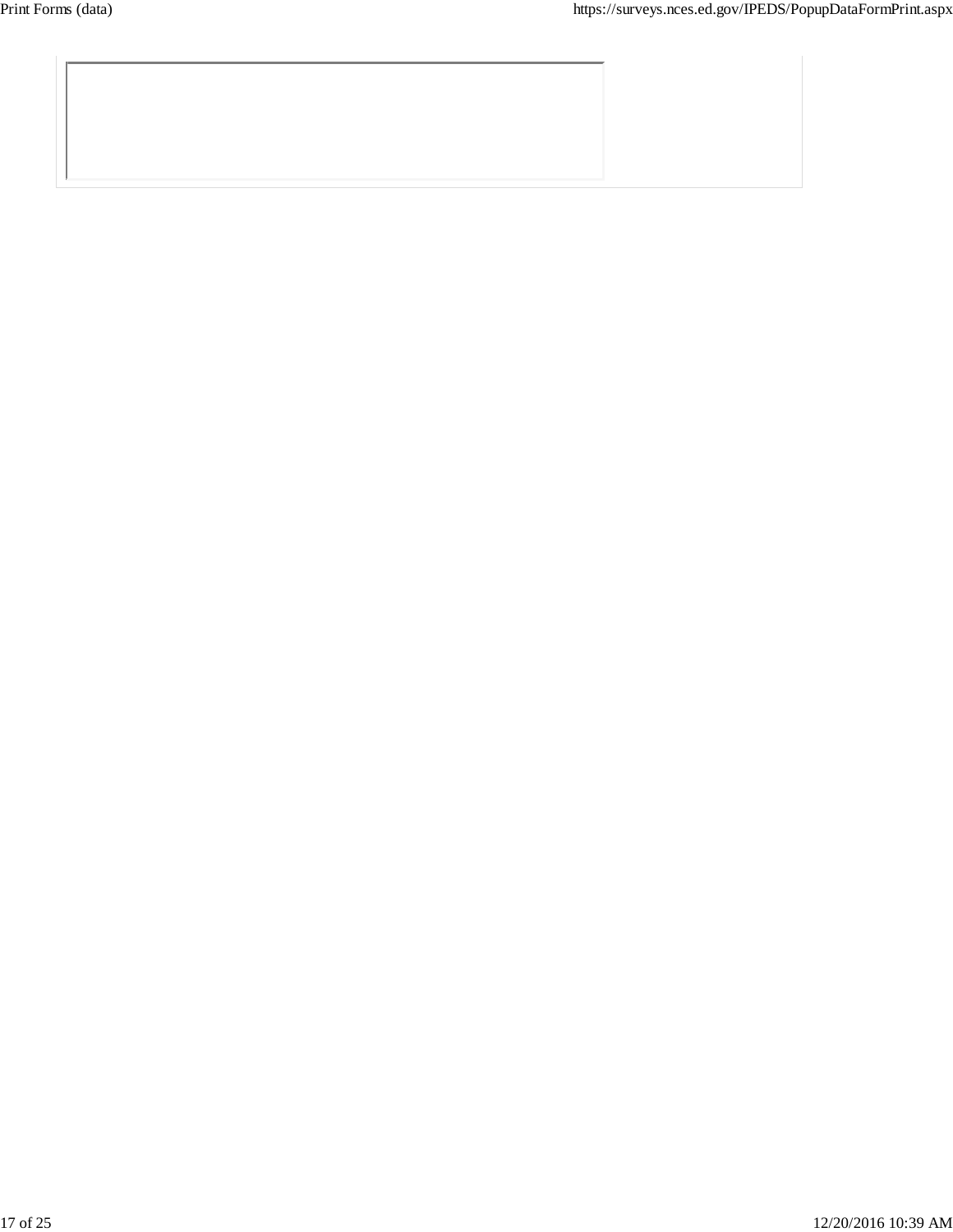# Institution: Parkland College (147916) **Institution: Parkland College (147916**)

# **Section 1: Part G**

# Part G – Net Price Calculation for Group 4

|    |                    | The following net price calculation is based on information that your institution reported in the Institutional<br>Characteristics component and the Student Financial Aid component. For more information about the data your<br>institution reported in the Institutional Characteristics component, please contact your institution's IPEDS Keyholder. |                                                           |                                                           |         |
|----|--------------------|-----------------------------------------------------------------------------------------------------------------------------------------------------------------------------------------------------------------------------------------------------------------------------------------------------------------------------------------------------------|-----------------------------------------------------------|-----------------------------------------------------------|---------|
|    |                    |                                                                                                                                                                                                                                                                                                                                                           | <b>YOUR</b><br><b>PRIOR</b><br><b>YEAR</b><br><b>DATA</b> | <b>YOUR</b><br><b>PRIOR</b><br><b>YEAR</b><br><b>DATA</b> | 2015-16 |
|    |                    |                                                                                                                                                                                                                                                                                                                                                           | 2013-14                                                   | 2014-15                                                   |         |
|    |                    | <b>Components of cost of attendance</b>                                                                                                                                                                                                                                                                                                                   |                                                           |                                                           |         |
| 01 |                    | Published tuition and required fees (lower of in-district or in-state)                                                                                                                                                                                                                                                                                    | 3,525                                                     | 3,945                                                     | 4,215   |
| 02 | Books and supplies |                                                                                                                                                                                                                                                                                                                                                           | 1,500                                                     | 1,200                                                     | 1,200   |
| 03 |                    | Room and board and other expenses by living arrangement                                                                                                                                                                                                                                                                                                   |                                                           |                                                           |         |
|    | 03 <sub>b</sub>    | Off-campus (with family)                                                                                                                                                                                                                                                                                                                                  | 3,000                                                     | 3,300                                                     | 3,300   |
|    | 03c                | Off-campus (not with family)                                                                                                                                                                                                                                                                                                                              | 8,000                                                     | 8,800                                                     | 8,800   |
| 04 |                    | Number of Group 4 students by living arrangement                                                                                                                                                                                                                                                                                                          |                                                           |                                                           |         |
|    | 04b                | Off-campus (with family)                                                                                                                                                                                                                                                                                                                                  | 178                                                       | 254                                                       | 182     |
|    | 04c                | Off-campus (not with family)                                                                                                                                                                                                                                                                                                                              | 206                                                       | 301                                                       | 302     |
|    | 04d                | Unknown                                                                                                                                                                                                                                                                                                                                                   | 0                                                         | 0                                                         | 0       |
| 05 |                    | Weighted average for room and board and other expenses by living<br>arrangement (excluding unknown values)<br>See instructions for the formula for this calculation                                                                                                                                                                                       | 5,682                                                     | 6,283                                                     | 6,732   |
| 06 |                    | Total cost of attendance by income level<br>This value is calculated using the following formula: [G01+G02+G05]                                                                                                                                                                                                                                           | 10,707                                                    | 11,428                                                    | 12,147  |
| 07 |                    | Average amount of grant or scholarship aid awarded to Group 4<br>students from the following sources: the federal government,<br>state/local government, and the institution                                                                                                                                                                              | 4,221                                                     | 3,607                                                     | 3,387   |
|    | 07a                | \$0-30,000                                                                                                                                                                                                                                                                                                                                                | 4,720                                                     | 4,109                                                     | 3,825   |
|    | 07b                | \$30,001-48,000                                                                                                                                                                                                                                                                                                                                           | 3,800                                                     | 4,035                                                     | 3,540   |
|    | 07 <sub>c</sub>    | \$48,001-75,000                                                                                                                                                                                                                                                                                                                                           | 1,863                                                     | 1,605                                                     | 1,385   |
|    | 07d                | \$75,001-110,000                                                                                                                                                                                                                                                                                                                                          | 245                                                       | 388                                                       | 549     |
|    | 07e                | \$110,001 and more                                                                                                                                                                                                                                                                                                                                        | 1,136                                                     | 791                                                       | 761     |
| 08 |                    | Average institutional net price for Group 4 students<br>This value is calculated using the following formula: [G06-G07]                                                                                                                                                                                                                                   |                                                           |                                                           |         |
|    | 08a                | \$0-30,000                                                                                                                                                                                                                                                                                                                                                | 5,987                                                     | 7,319                                                     | 8,322   |
|    | 08b                | \$30,001-48,000                                                                                                                                                                                                                                                                                                                                           | 6,907                                                     | 7,393                                                     | 8,607   |
|    | 08c                | \$48,001-75,000                                                                                                                                                                                                                                                                                                                                           | 8,844                                                     | 9,823                                                     | 10,762  |
|    | 08d                | \$75,001-110,000                                                                                                                                                                                                                                                                                                                                          | 10,462                                                    | 11.040                                                    | 11,598  |
|    | 08e                | \$110,001 and more                                                                                                                                                                                                                                                                                                                                        | 9,571                                                     | 10,637                                                    | 11,386  |
|    |                    | As required by the Higher Education Opportunity Act of 2008, these amounts will be posted on the U.S. Department of                                                                                                                                                                                                                                       |                                                           |                                                           |         |

As required by the Higher Education Opportunity Act of 2008, these amounts will be posted on the U.S. Department of Education's College Navigator website.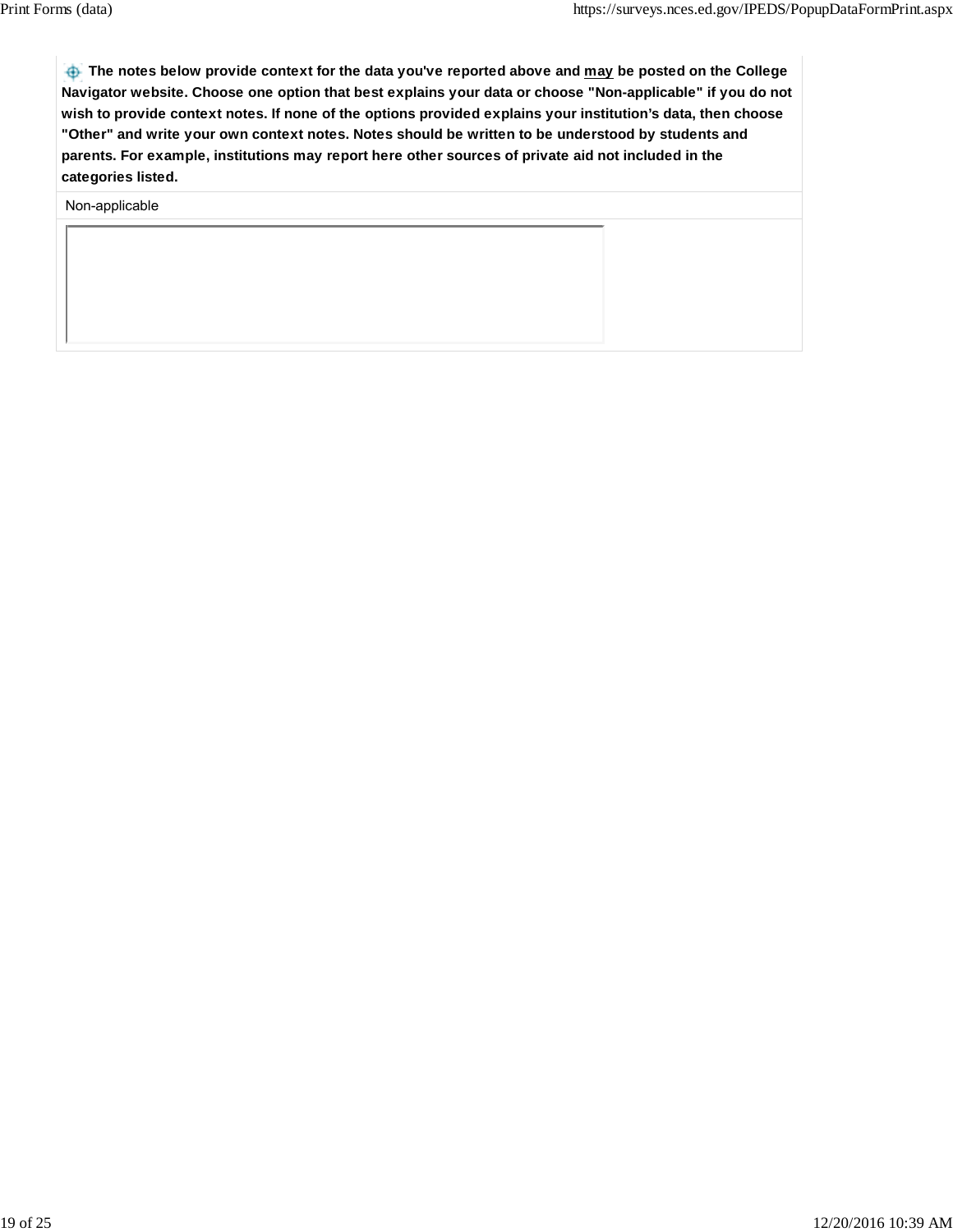### **Section 2: Military Servicemembers and Veteran's Benefits**

#### **Section 2: Military Servicemembers and Veteran's Benefits**

IMPORTANT NOTE: Report for **Post-9/11 GI Bill Benefits: July 1, 2015 - June 30, 2016** and Report for **Department of Defense Tuition Assistance Program: October 1, 2015 - September 30, 2016**

#### Report the total number of student recipients and the total dollar amounts for each program.

- Student recipients can also include eligible dependents.
- Consult with your campus certifying official, who may not be in the student financial aid office.
- For Post-9/11 GI Bill Benefits, do not include the matching institutional aid provided through the Yellow Ribbon Program if your institution participated.
- Information reported to IPEDS is only what is known to the institution.
- Enter zero (0) if your institution did not have beneficiaries for a program. Please do not leave a cell blank.

| Type of benefit/assistance                          | Number of students<br>receiving<br>benefits/assistance | Total dollar amount of<br>benefits/assistance<br>awarded<br>through the institution | Average dollar amount<br>оf<br>benefits/assistance<br>awarded<br>through the institution |
|-----------------------------------------------------|--------------------------------------------------------|-------------------------------------------------------------------------------------|------------------------------------------------------------------------------------------|
| Undergraduate students                              |                                                        |                                                                                     |                                                                                          |
| Post-9/11 GI Bill Benefits                          | 71                                                     | 208,974                                                                             | 2.943                                                                                    |
| Department of Defense Tuition<br>Assistance Program | 4                                                      | 5,312                                                                               | 1.328                                                                                    |
|                                                     |                                                        |                                                                                     |                                                                                          |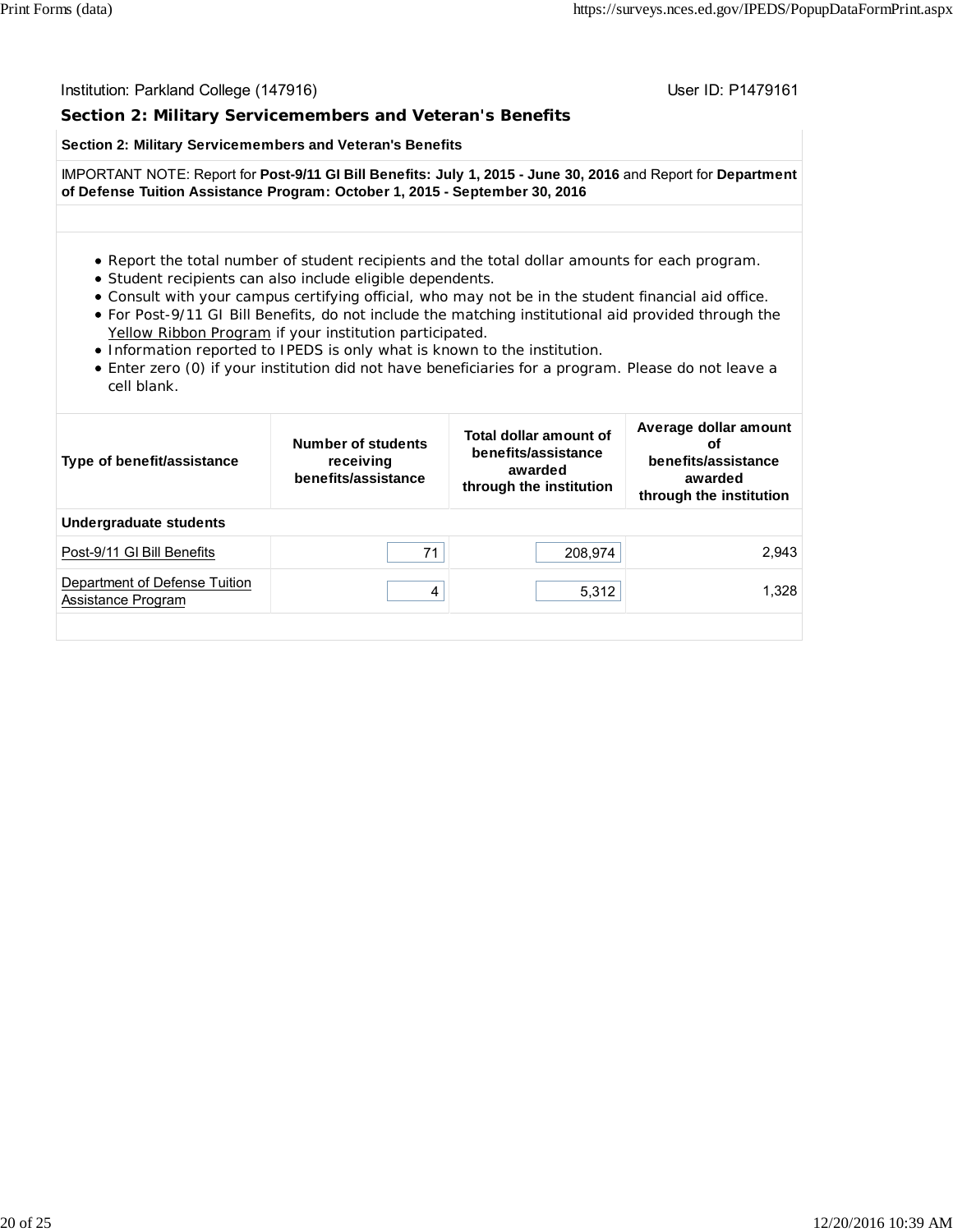| Institution: Parkland College (147916) |  |
|----------------------------------------|--|
|----------------------------------------|--|

# **Prepared by**

User ID: P1479161

|                               | This survey component was prepared by:                                                                                                                                                                                                                                                                                                                                |    |                          |   |                   |
|-------------------------------|-----------------------------------------------------------------------------------------------------------------------------------------------------------------------------------------------------------------------------------------------------------------------------------------------------------------------------------------------------------------------|----|--------------------------|---|-------------------|
| ◉                             | Keyholder                                                                                                                                                                                                                                                                                                                                                             | Ω  | <b>SFA Contact</b>       | Ο | <b>HR Contact</b> |
| O                             | <b>Finance Contact</b>                                                                                                                                                                                                                                                                                                                                                | О  | Academic Library Contact | Ω | Other             |
| Name:<br><b>Brian Counter</b> |                                                                                                                                                                                                                                                                                                                                                                       |    |                          |   |                   |
| Email:                        | bcounter@parkland.edu                                                                                                                                                                                                                                                                                                                                                 |    |                          |   |                   |
|                               |                                                                                                                                                                                                                                                                                                                                                                       |    |                          |   |                   |
| component?                    | How long did it take to prepare this survey                                                                                                                                                                                                                                                                                                                           | 17 | hours                    |   | minutes           |
|                               |                                                                                                                                                                                                                                                                                                                                                                       |    |                          |   |                   |
|                               | The name of the preparer is being collected so that we can follow up with the appropriate person in the event that there<br>are questions concerning the data. The Keyholder will be copied on all email correspondence to other preparers.                                                                                                                           |    |                          |   |                   |
| System.                       | The time it took to prepare this component is being collected so that we can continue to improve our estimate of the<br>reporting burden associated with IPEDS. Please include in your estimate the time it took for you to review instructions,<br>query and search data sources, complete and review the component, and submit the data through the Data Collection |    |                          |   |                   |
|                               |                                                                                                                                                                                                                                                                                                                                                                       |    |                          |   |                   |

Thank you for your assistance.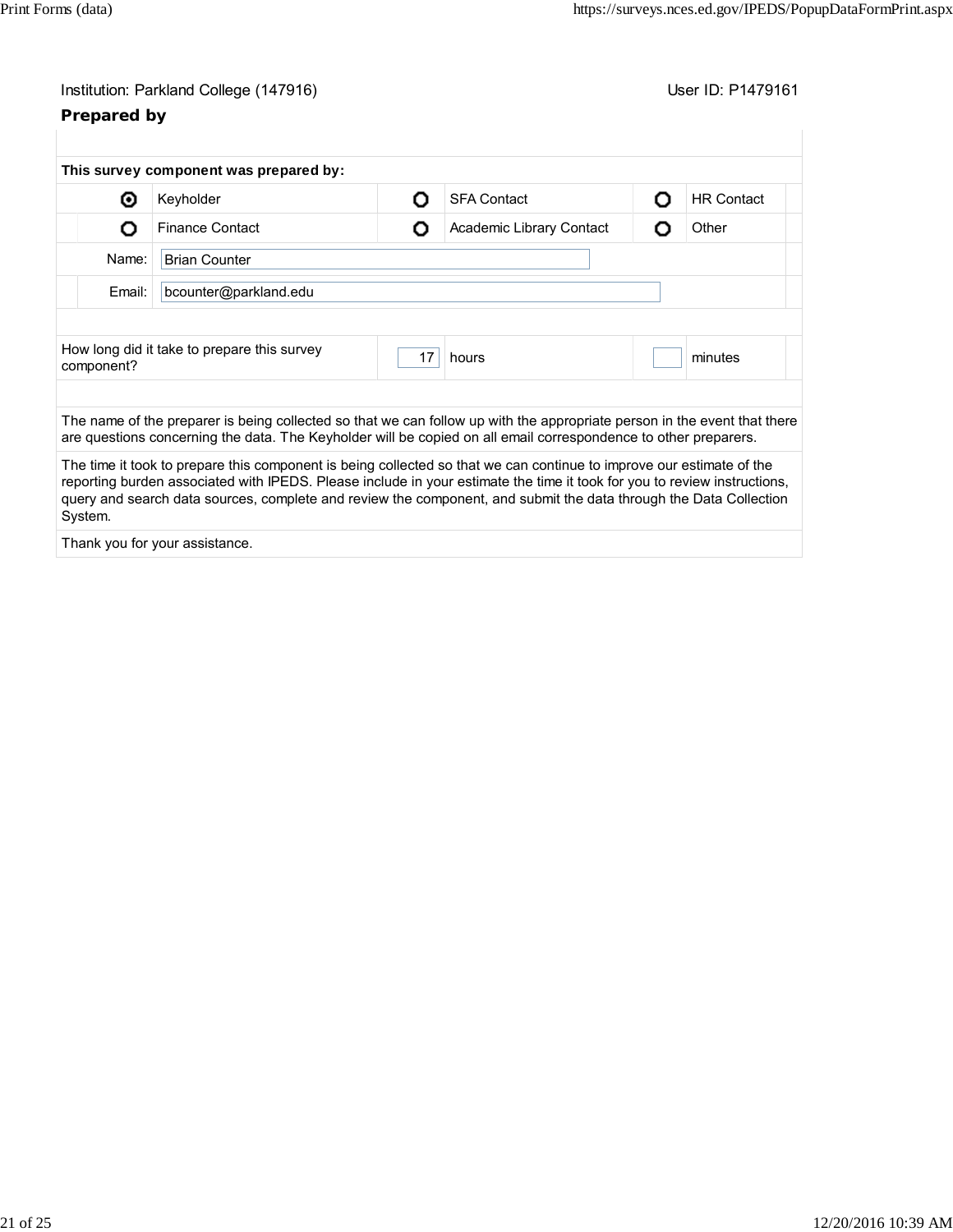Institution: Parkland College (147916) **Distribution: Parkland College (1479161** College College College College College College College College College College College College College College College College College Colle

# **Summary**

# **IPEDS Student Financial Aid (SFA) Survey Summary**

IPEDS collects important information regarding your institution. All data reported in IPEDS survey components become available in the IPEDS Data Center and appear as aggregated data in various Department of Education reports. Additionally, some of the reported data appears specifically for your institution through the College Navigator website and is included in your institution's Data Feedback Report (DFR). The purpose of this summary is to provide you an opportunity to view some of the data that, when accepted through the IPEDS quality control process, will appear on the College Navigator website and/or your DFR. College Navigator is updated approximately three months after the data collection period closes and Data Feedback Reports will be available through the **Data Center** and sent to your institution's CEO in November 2016.

Please review your data for accuracy. If you have questions about the data displayed below after reviewing the data reported on the survey screens, please contact the IPEDS Help Desk at: 1-877-225-2568 or ipedshelp@rti.org.

| Total grant aid received by all undergraduate students                       |                                                               | \$10,830,079                                       |
|------------------------------------------------------------------------------|---------------------------------------------------------------|----------------------------------------------------|
| Number of undergraduate students who received a Pell Grant                   |                                                               | 2,305                                              |
| Percentage of FTFT students receiving any financial aid                      |                                                               | 71%                                                |
|                                                                              |                                                               |                                                    |
|                                                                              | Percentage of FTFT<br>students receiving<br>grant aid by type | Average amount of<br>grant aid received by<br>type |
| Total                                                                        | 50%                                                           | \$4,775                                            |
| <b>Federal Government</b>                                                    | 39%                                                           | \$4,380                                            |
| Pell                                                                         | 39%                                                           | \$4,292                                            |
| Other Federal                                                                | 9%                                                            | \$385                                              |
| State/Local Government                                                       | 15%                                                           | \$1,428                                            |
| Institutional                                                                | 14%                                                           | \$3,116                                            |
|                                                                              |                                                               |                                                    |
|                                                                              | Percentage of FTFT<br>students receiving<br>loans by type     | Average amount of<br>loans received by<br>type     |
| Total                                                                        | 54%                                                           | \$3,851                                            |
| Federal                                                                      | 54%                                                           | \$3,646                                            |
| Non-federal                                                                  | 1%                                                            | \$11,501                                           |
|                                                                              |                                                               |                                                    |
| Average net price for FTFT students who receive grant aid                    |                                                               | \$7,268                                            |
| Average net price for FTFT students who receive Title IV federal student aid |                                                               |                                                    |
| $$0 - 30,000$                                                                |                                                               | \$8,322                                            |
| $$30,001 - 48,000$                                                           |                                                               | \$8,607                                            |
| $$48,001 - 75,000$                                                           | \$10,762                                                      |                                                    |
| $$75,001 - 110,000$                                                          | \$11,598                                                      |                                                    |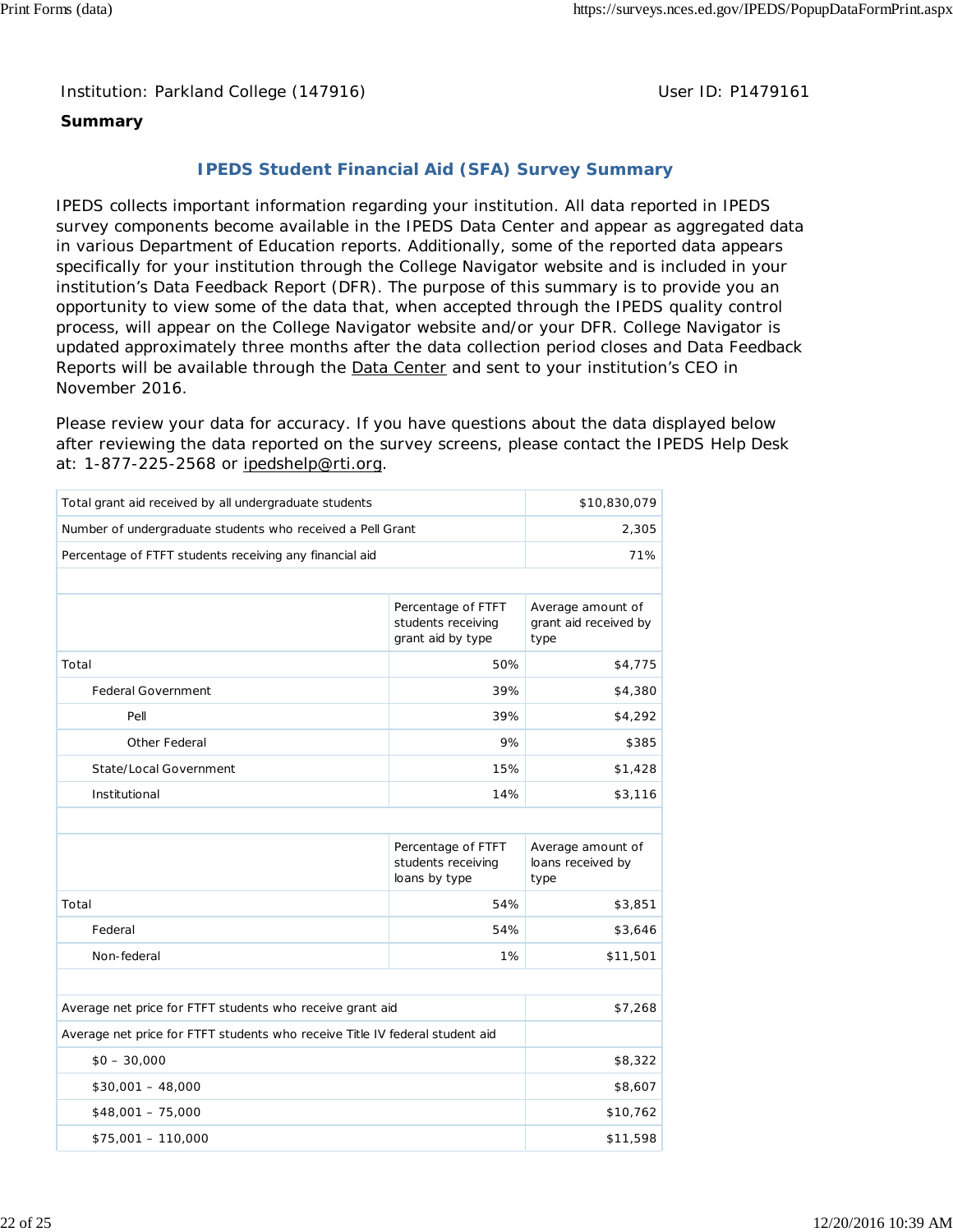| \$110,001 and more | \$11,386 |
|--------------------|----------|
|                    |          |

| <b>Military Servicemembers and Veteran's Benefits</b> |                        |                                 |                                                                                                            |  |  |  |
|-------------------------------------------------------|------------------------|---------------------------------|------------------------------------------------------------------------------------------------------------|--|--|--|
|                                                       |                        | Number of<br>students receiving | Total dollar<br>amount of<br>benefits/assistance benefits/assistance<br>awarded through<br>the institution |  |  |  |
| Post-9/11 GI Bill Benefits                            |                        |                                 |                                                                                                            |  |  |  |
|                                                       | Undergraduate students | 71                              | \$208,974                                                                                                  |  |  |  |
| Department of Defense Tuition Assistance Program      |                        |                                 |                                                                                                            |  |  |  |
|                                                       | Undergraduate students | 4                               | \$5,312                                                                                                    |  |  |  |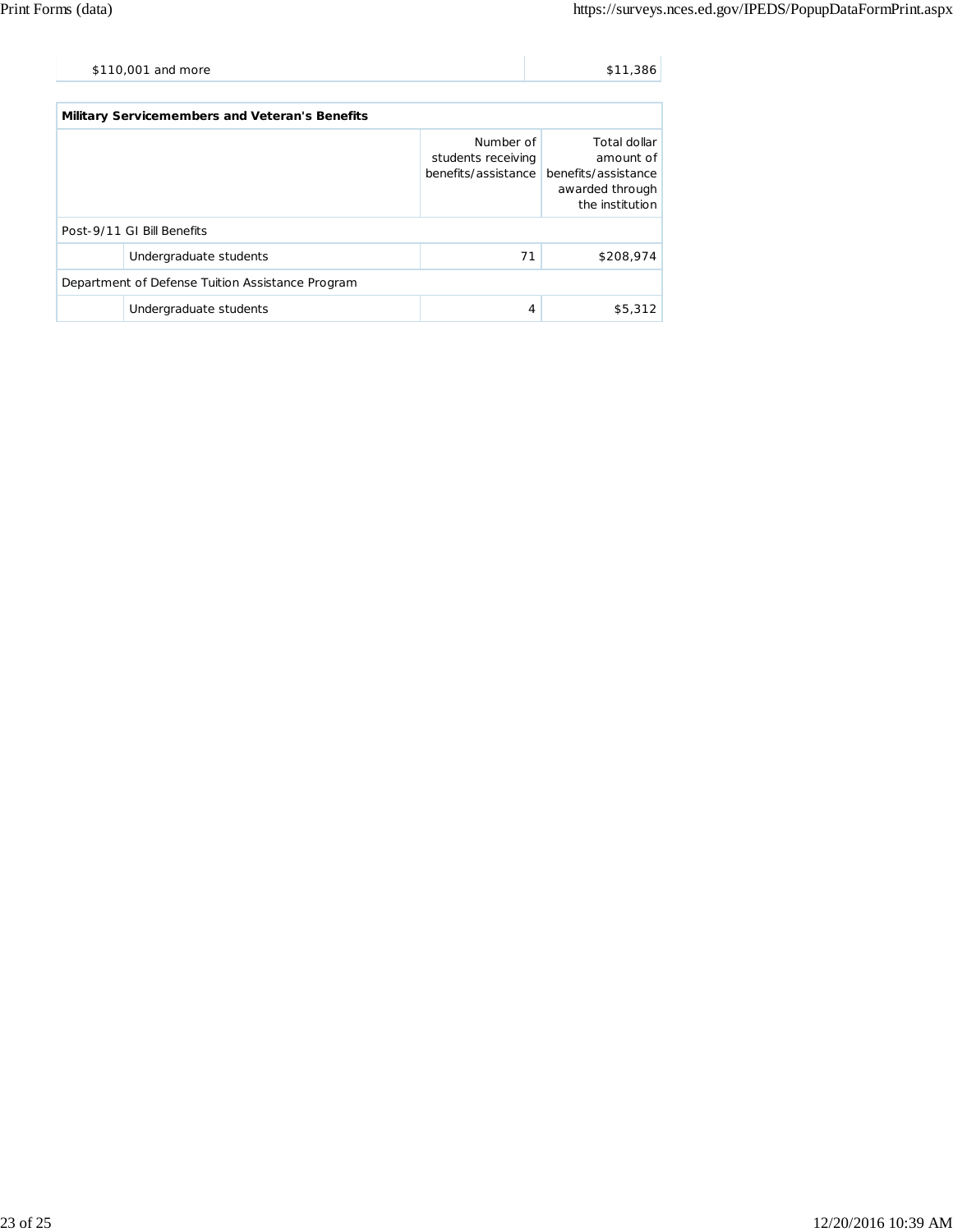# Institution: Parkland College (147916) Contract College (147916)

Edit Report

# **Student Financial Aid**

# **Parkland College (147916)**

| Source                            | Description                                                                                                             |             | Severity Resolved Options |  |  |
|-----------------------------------|-------------------------------------------------------------------------------------------------------------------------|-------------|---------------------------|--|--|
| <b>Screen: Cost of Attendance</b> |                                                                                                                         |             |                           |  |  |
| Screen<br>Entry                   | This value is expected to be within 40% of the prior year amount. Please<br>correct your data or explain. (Error #7247) | Explanation | Yes                       |  |  |
|                                   | Reason: This is correct. There was a larger Fee increase from FY2014 to FY2015.                                         |             |                           |  |  |
| Screen<br>Entry                   | This value is expected to be within 40% of the prior year amount. Please<br>correct your data or explain. (Error #7247) | Explanation | Yes.                      |  |  |
|                                   | Reason: This is correct. There was a larger Fee increase from FY2014 to FY2015.                                         |             |                           |  |  |
| Screen<br>Entry                   | This value is expected to be within 40% of the prior year amount. Please<br>correct your data or explain. (Error #7247) | Explanation | Yes                       |  |  |
|                                   | Reason: This is correct. There was a larger Fee increase from FY2014 to FY2015.                                         |             |                           |  |  |

# **Screen: Part D - Enter Information about Group 3**

| Screen<br>Entry | The number entered is outside the expected range of between 112 and 206<br>when compared with the prior year value. Please correct your data or explain.<br>(Error #7169) | Explanation | Yes |  |
|-----------------|---------------------------------------------------------------------------------------------------------------------------------------------------------------------------|-------------|-----|--|
|                 | Reason: This is barely outside if threshold, but is correct.                                                                                                              |             |     |  |

# **Screen: Part E - Enter Information about Group 4**

| Screen<br>Entry                                                                                                                                                            | The calculated average amount of grant or scholarship aid awarded to Group 4<br>students from the federal government, state/local government, or the institution<br>for this income level is smaller than expected in comparison with the other<br>income levels. Please check the values reported for the number of these<br>students who were awarded any Title IV aid (Col. 1) and the total amount of<br>grant or scholarship aid awarded to them (Col. 3) and correct your data or<br>explain the discrepancy. (Error #7317) | Explanation | Yes |  |  |
|----------------------------------------------------------------------------------------------------------------------------------------------------------------------------|-----------------------------------------------------------------------------------------------------------------------------------------------------------------------------------------------------------------------------------------------------------------------------------------------------------------------------------------------------------------------------------------------------------------------------------------------------------------------------------------------------------------------------------|-------------|-----|--|--|
| Reason:                                                                                                                                                                    | This is correct to the best of my knowledge. When you have so few students in these groups, these can vary greatly<br>year to year.                                                                                                                                                                                                                                                                                                                                                                                               |             |     |  |  |
| Screen<br>Entry                                                                                                                                                            | The number entered is outside the expected range of between 269 and 499<br>when compared with the prior year value. Please correct your data or explain.<br>(Error #7169)                                                                                                                                                                                                                                                                                                                                                         | Explanation | Yes |  |  |
| Reason:                                                                                                                                                                    | As mentioned earlier in the survey, there was an atypical increase for FY2015, combined with a decrease from the<br>prior FY. A decrease is probable next year.                                                                                                                                                                                                                                                                                                                                                                   |             |     |  |  |
| Screen<br>Entry                                                                                                                                                            | The number entered is outside the expected range of between 125 and 231<br>when compared with the prior year value. Please correct your data or explain.<br>(Error #7169)                                                                                                                                                                                                                                                                                                                                                         | Explanation | Yes |  |  |
| As mentioned earlier in the survey, there was an atypical increase for FY2015, combined with a decrease from the<br>Reason:<br>prior FY. A decrease is probable next year. |                                                                                                                                                                                                                                                                                                                                                                                                                                                                                                                                   |             |     |  |  |
| Screen<br>Entry                                                                                                                                                            | The number entered is outside the expected range of between 145 and 267<br>when compared with the prior year value. Please correct your data or explain.<br>(Error #7169)                                                                                                                                                                                                                                                                                                                                                         | Explanation | Yes |  |  |
| Reason:                                                                                                                                                                    | As mentioned earlier in the survey, there was an atypical increase for FY2015, combined with a decrease from the<br>prior FY. A decrease is probable next year.                                                                                                                                                                                                                                                                                                                                                                   |             |     |  |  |
| Screen<br>Entry                                                                                                                                                            | The calculated average amount of grant or scholarship aid awarded to Group 4<br>students from the federal government, state/local government, or the institution<br>for this income level is smaller than expected in comparison with the other<br>income levels. Please check the values reported for the number of these<br>students who were awarded any Title IV aid (Col. 1) and the total amount of<br>grant or scholarship aid awarded to them (Col. 3) and correct your data or<br>explain the discrepancy. (Error #7317) | Explanation | Yes |  |  |
| Reason:                                                                                                                                                                    | This is correct to the best of my knowledge. When you have so few students in these groups, these can vary greatly<br>year to year.                                                                                                                                                                                                                                                                                                                                                                                               |             |     |  |  |